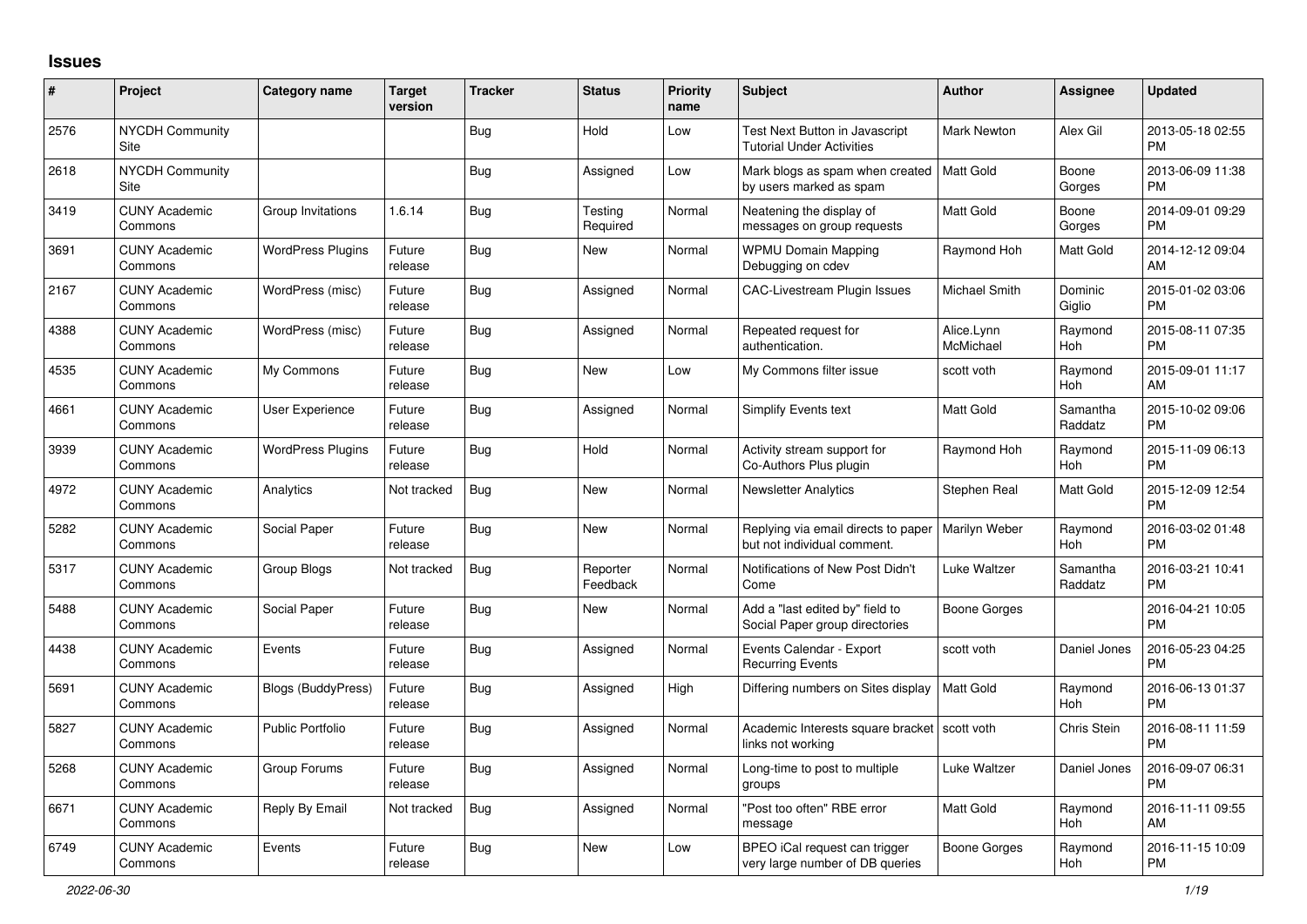| $\pmb{\#}$ | Project                         | <b>Category name</b>       | <b>Target</b><br>version | <b>Tracker</b> | <b>Status</b>        | <b>Priority</b><br>name | <b>Subject</b>                                                                                  | <b>Author</b>    | Assignee            | <b>Updated</b>                |
|------------|---------------------------------|----------------------------|--------------------------|----------------|----------------------|-------------------------|-------------------------------------------------------------------------------------------------|------------------|---------------------|-------------------------------|
| 6755       | <b>CUNY Academic</b><br>Commons | WordPress (misc)           | Future<br>release        | Bug            | <b>New</b>           | Normal                  | Cannot Deactivate Plugin                                                                        | Laura Kane       |                     | 2016-11-16 01:12<br><b>PM</b> |
| 6644       | <b>CUNY Academic</b><br>Commons |                            | Not tracked              | Bug            | Reporter<br>Feedback | High                    | White Screen at Login Pge                                                                       | Luke Waltzer     | Raymond<br>Hoh      | 2016-11-21 10:34<br><b>PM</b> |
| 6995       | <b>CUNY Academic</b><br>Commons | Home Page                  | Not tracked              | <b>Bug</b>     | Assigned             | Normal                  | member filter on homepage not<br>working                                                        | Matt Gold        | Raymond<br>Hoh      | 2016-12-11 09:46<br><b>PM</b> |
| 6356       | <b>CUNY Academic</b><br>Commons | <b>WordPress Plugins</b>   | Future<br>release        | Bug            | Reporter<br>Feedback | Low                     | Should Subscribe2 be<br>deprecated?                                                             | Luke Waltzer     |                     | 2017-03-20 12:20<br><b>PM</b> |
| 7928       | <b>CUNY Academic</b><br>Commons | Group Forums               | Not tracked              | Bug            | <b>New</b>           | Normal                  | Duplicate Forum post                                                                            | Luke Waltzer     | Raymond<br>Hoh      | 2017-04-11 09:27<br><b>PM</b> |
| 8440       | <b>CUNY Academic</b><br>Commons | Onboarding                 | Not tracked              | Bug            | New                  | Normal                  | Create Test Email Accounts for<br><b>Onboarding Project</b>                                     | Stephen Real     | Stephen Real        | 2017-08-01 09:49<br><b>PM</b> |
| 8675       | <b>CUNY Academic</b><br>Commons | User Onboarding            | Future<br>release        | Bug            | Reporter<br>Feedback | Low                     | Add new User search screen calls<br>for the input of email address but<br>doesn't work with one | Paul Hebert      | Boone<br>Gorges     | 2017-10-11 11:17<br>AM        |
| 8992       | <b>NYCDH Community</b><br>Site  |                            |                          | Bug            | Assigned             | Normal                  | Multiple RBE error reports                                                                      | Matt Gold        | Raymond<br>Hoh      | 2017-12-11 05:43<br><b>PM</b> |
| 9060       | <b>CUNY Academic</b><br>Commons | Commons In A Box           | Not tracked              | Bug            | Hold                 | Normal                  | Problems with CBox image library<br>upload                                                      | Lisa Rhody       | Raymond<br>Hoh      | 2018-01-10 03:26<br><b>PM</b> |
| 8991       | <b>CUNY Academic</b><br>Commons | Reply By Email             | Not tracked              | Bug            | Hold                 | Normal                  | RBE duplicate email message<br>issue                                                            | <b>Matt Gold</b> | Raymond<br>Hoh      | 2018-02-18 08:53<br><b>PM</b> |
| 9346       | <b>CUNY Academic</b><br>Commons | WordPress (misc)           | Not tracked              | Bug            | <b>New</b>           | Normal                  | Clone cetls.bmcc.cuny.edu for<br>development                                                    | Owen Roberts     | Raymond<br>Hoh      | 2018-03-06 05:35<br><b>PM</b> |
| 7022       | <b>CUNY Academic</b><br>Commons | Announcements              | Future<br>release        | Bug            | <b>New</b>           | Normal                  | Sitewide announcements should<br>be displayed on, and dismissable<br>from, mapped domains       | Boone Gorges     | Boone<br>Gorges     | 2018-03-22 10:18<br>AM        |
| 7663       | <b>CUNY Academic</b><br>Commons | Social Paper               | Future<br>release        | Bug            | New                  | Normal                  | Social Paper notifications not<br>formatted correctly on secondary<br>sites                     | Boone Gorges     | Boone<br>Gorges     | 2018-04-16 03:52<br><b>PM</b> |
| 7981       | <b>CUNY Academic</b><br>Commons | Social Paper               | Future<br>release        | Bug            | <b>New</b>           | Normal                  | Social Paper comments should<br>not go to spam                                                  | Luke Waltzer     | Boone<br>Gorges     | 2018-04-16 03:52<br><b>PM</b> |
| 9835       | <b>CUNY Academic</b><br>Commons | Group Forums               | Future<br>release        | Bug            | Assigned             | Normal                  | add a "like" function?                                                                          | Marilyn Weber    | <b>Erik Trainer</b> | 2018-06-05 01:49<br><b>PM</b> |
| 9515       | <b>CUNY Academic</b><br>Commons | <b>WordPress Plugins</b>   | Not tracked              | Bug            | Reporter<br>Feedback | Normal                  | Text to Speech plugin - "More<br>Slowly" checkbox not working                                   | scott voth       | Boone<br>Gorges     | 2018-06-13 02:26<br><b>PM</b> |
| 10040      | <b>CUNY Academic</b><br>Commons | WordPress (misc)           | Not tracked              | Bug            | Reporter<br>Feedback | Normal                  | User doesn't see full list of themes                                                            | <b>Matt Gold</b> | Boone<br>Gorges     | 2018-07-25 10:12<br>AM        |
| 9979       | <b>CUNY Academic</b><br>Commons | <b>Email Notifications</b> | Not tracked              | Bug            | Reporter<br>Feedback | Normal                  | Reports of slow email activation<br>emails                                                      | Matt Gold        | Boone<br>Gorges     | 2018-08-29 09:40<br><b>PM</b> |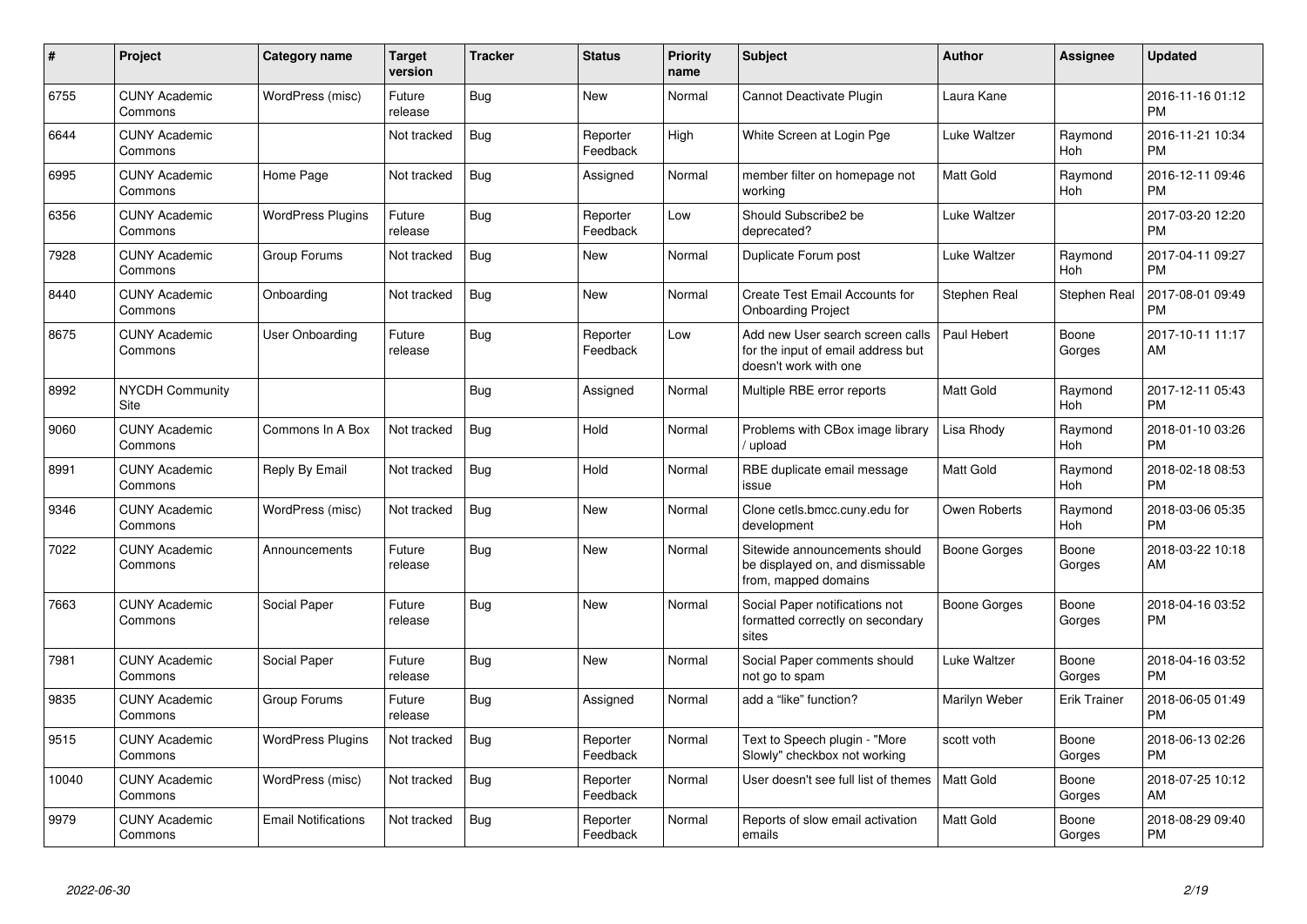| #     | Project                         | <b>Category name</b>       | <b>Target</b><br>version | <b>Tracker</b> | <b>Status</b>        | <b>Priority</b><br>name | <b>Subject</b>                                                                                               | <b>Author</b>       | Assignee        | <b>Updated</b>                |
|-------|---------------------------------|----------------------------|--------------------------|----------------|----------------------|-------------------------|--------------------------------------------------------------------------------------------------------------|---------------------|-----------------|-------------------------------|
| 10262 | <b>CUNY Academic</b><br>Commons |                            | Not tracked              | <b>Bug</b>     | Reporter<br>Feedback | Normal                  | Newsletter Plugin: Broken Image<br>at Bottom of All Newsletters                                              | Mark Webb           | Raymond<br>Hoh  | 2018-08-30 05:17<br><b>PM</b> |
| 9289  | <b>CUNY Academic</b><br>Commons | <b>WordPress Plugins</b>   | Future<br>release        | <b>Bug</b>     | Reporter<br>Feedback | Normal                  | Email Users Plugin                                                                                           | Laurie Hurson       | Boone<br>Gorges | 2018-10-24 12:34<br><b>PM</b> |
| 9926  | <b>CUNY Academic</b><br>Commons | <b>WordPress Plugins</b>   | Future<br>release        | Bug            | <b>New</b>           | Normal                  | twitter-mentions-as-comments<br>cron jobs can run long                                                       | <b>Boone Gorges</b> | Boone<br>Gorges | 2018-10-24 12:34<br><b>PM</b> |
| 10769 | <b>CUNY Academic</b><br>Commons | <b>WordPress Themes</b>    | Not tracked              | <b>Bug</b>     | Reporter<br>Feedback | Normal                  | 2011 Theme Sidebar                                                                                           | Mark Webb           |                 | 2018-12-04 04:09<br><b>PM</b> |
| 10794 | <b>CUNY Academic</b><br>Commons | Performance                | Not tracked              | Bug            | New                  | Normal                  | Memcached connection<br>occasionally breaks                                                                  | Boone Gorges        | Boone<br>Gorges | 2018-12-06 03:30<br><b>PM</b> |
| 11024 | <b>CUNY Academic</b><br>Commons | WordPress (misc)           | Future<br>release        | Bug            | <b>New</b>           | Normal                  | Subsites should not show "you<br>should update your .htaccess<br>now" notice after permalink setting<br>save | Boone Gorges        |                 | 2019-01-28 01:35<br><b>PM</b> |
| 11120 | <b>CUNY Academic</b><br>Commons | <b>WordPress Plugins</b>   | Not tracked              | Bug            | Reporter<br>Feedback | Normal                  | Events Manager Events Not<br>Showing Up                                                                      | Mark Webb           |                 | 2019-02-27 04:10<br><b>PM</b> |
| 11392 | <b>CUNY Academic</b><br>Commons |                            | Future<br>release        | Bug            | New                  | Normal                  | Migrate users away from<br><b>StatPress</b>                                                                  | <b>Boone Gorges</b> |                 | 2019-04-23 03:53<br><b>PM</b> |
| 11415 | <b>CUNY Academic</b><br>Commons | <b>WordPress Plugins</b>   | Not tracked              | <b>Bug</b>     | Reporter<br>Feedback | Normal                  | <b>Blog Subscriptions in Jetpack</b>                                                                         | Laurie Hurson       |                 | 2019-05-14 10:34<br>AM        |
| 11556 | <b>CUNY Academic</b><br>Commons | Courses                    | Not tracked              | <b>Bug</b>     | Reporter<br>Feedback | Normal                  | Instructor name given in course<br>listing                                                                   | Tom Harbison        |                 | 2019-06-25 04:12<br><b>PM</b> |
| 10678 | <b>CUNY Academic</b><br>Commons |                            | Not tracked              | Bug            | Reporter<br>Feedback | High                    | Newsletter Plugin Not Sending<br>Out Newsletters                                                             | Mark Webb           | Boone<br>Gorges | 2019-09-16 09:38<br><b>PM</b> |
| 11879 | <b>CUNY Academic</b><br>Commons |                            | Not tracked              | Bug            | <b>New</b>           | Normal                  | Hypothesis comments appearing<br>on multiple, different pdfs across<br>blogs                                 | Laurie Hurson       | Laurie Hurson   | 2019-09-19 02:39<br><b>PM</b> |
| 11971 | <b>CUNY Academic</b><br>Commons | <b>Email Notifications</b> | Future<br>release        | Bug            | Reporter<br>Feedback | Low                     | Pictures obscured in emailed post<br>notifications                                                           | Marilyn Weber       | Raymond<br>Hoh  | 2019-11-21 01:14<br><b>PM</b> |
| 12198 | <b>CUNY Academic</b><br>Commons |                            | Not tracked              | Bug            | Reporter<br>Feedback | Normal                  | Duplicate listing in My Sites                                                                                | Tom Harbison        |                 | 2019-12-09 05:50<br><b>PM</b> |
| 12360 | <b>CUNY Academic</b><br>Commons | <b>WordPress Themes</b>    | Not tracked              | Bug            | Reporter<br>Feedback | Normal                  | site just says "DANTE We are<br>currently in maintenance mode,<br>please check back shortly."                | Marilyn Weber       |                 | 2020-02-04 12:13<br><b>PM</b> |
| 12438 | <b>CUNY Academic</b><br>Commons | Courses                    | Not tracked              | Bug            | New                  | Normal                  | Site appearing twice                                                                                         | Laurie Hurson       | Boone<br>Gorges | 2020-02-18 01:34<br>PM.       |
| 12573 | <b>CUNY Academic</b><br>Commons | <b>WordPress Plugins</b>   | Future<br>release        | <b>Bug</b>     | New                  | Normal                  | CommentPress Core Issues                                                                                     | scott voth          |                 | 2020-03-24 04:32<br><b>PM</b> |
| 12436 | <b>CUNY Academic</b><br>Commons |                            | Not tracked              | <b>Bug</b>     | Assigned             | Normal                  | Nightly system downtime                                                                                      | Boone Gorges        |                 | 2020-08-01 09:30<br>AM        |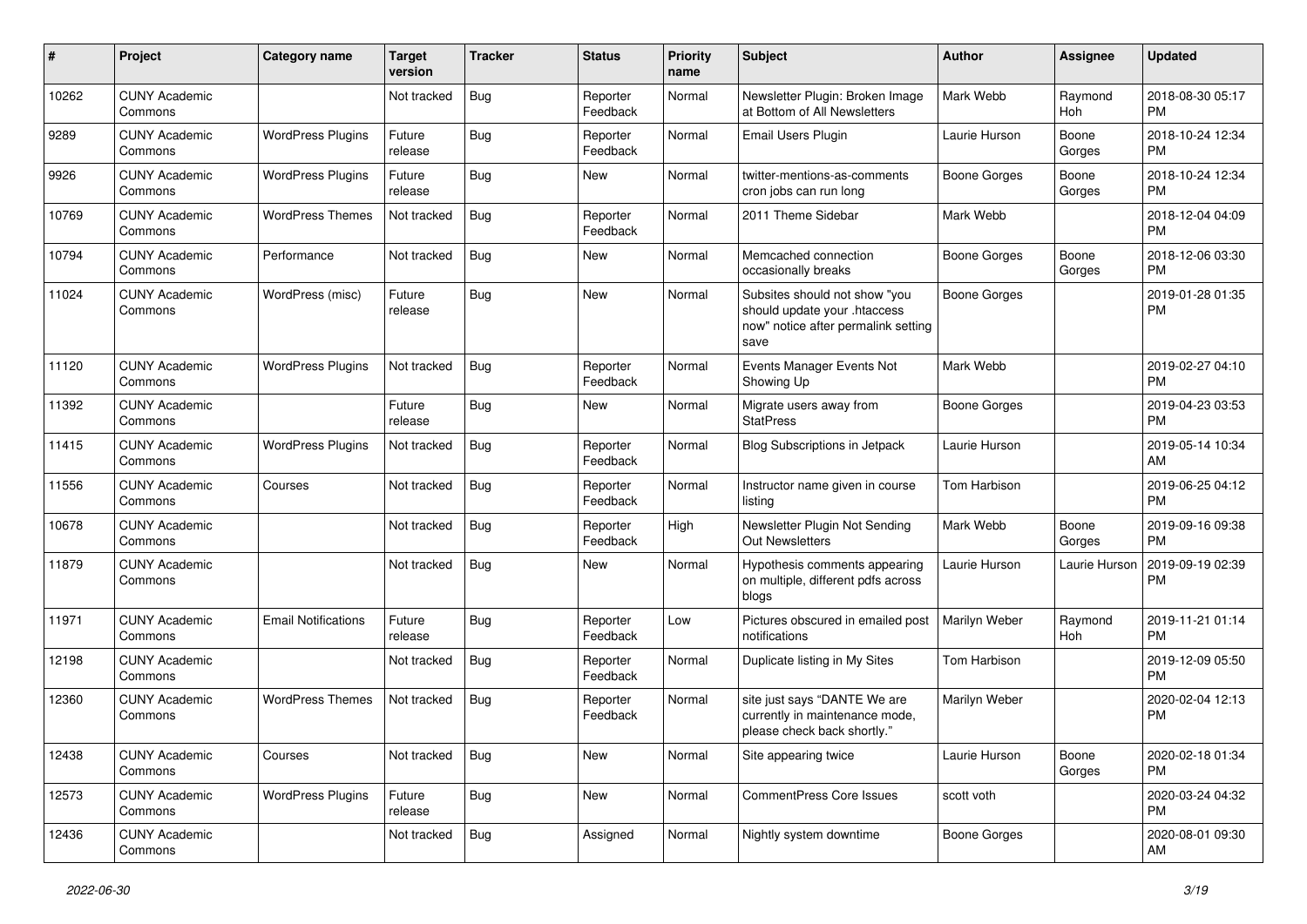| #     | Project                         | <b>Category name</b>     | Target<br>version | <b>Tracker</b> | <b>Status</b>        | <b>Priority</b><br>name | <b>Subject</b>                                                       | <b>Author</b>           | <b>Assignee</b> | <b>Updated</b>                |
|-------|---------------------------------|--------------------------|-------------------|----------------|----------------------|-------------------------|----------------------------------------------------------------------|-------------------------|-----------------|-------------------------------|
| 13328 | <b>CUNY Academic</b><br>Commons | Group Forums             | Not tracked       | Bug            | Reporter<br>Feedback | Normal                  | cross-posting in two related<br>groups                               | Marilyn Weber           | Raymond<br>Hoh  | 2020-09-15 10:39<br><b>PM</b> |
| 13430 | <b>CUNY Academic</b><br>Commons | Reply By Email           | Not tracked       | Bug            | <b>New</b>           | Normal                  | Delay in RBE                                                         | Luke Waltzer            | Raymond<br>Hoh  | 2020-10-13 11:16<br><b>AM</b> |
| 14113 | <b>CUNY Academic</b><br>Commons | WordPress (misc)         | Future<br>release | Bug            | Hold                 | Normal                  | Block Editor Not Working on this<br>page - Json error                | scott voth              | Boone<br>Gorges | 2021-03-05 11:01<br>AM        |
| 14483 | <b>CUNY Academic</b><br>Commons | WordPress - Media        | Not tracked       | Bug            | Reporter<br>Feedback | Normal                  | Wordpress PDF Embed Stopped<br>Working after JITP Media Clone        | <b>Patrick DeDauw</b>   | Boone<br>Gorges | 2021-05-20 01:51<br><b>PM</b> |
| 14496 | <b>CUNY Academic</b><br>Commons | Domain Mapping           | Future<br>release | Bug            | <b>New</b>           | Normal                  | Mapped domain SSO uses<br>third-party cookies                        | Raymond Hoh             | Raymond<br>Hoh  | 2021-05-24 04:03<br><b>PM</b> |
| 13949 | <b>CUNY Academic</b><br>Commons |                          | Not tracked       | Bug            | <b>New</b>           | Normal                  | Continued debugging of runaway<br>MySQL connections                  | Matt Gold               | Boone<br>Gorges | 2021-09-14 10:42<br><b>AM</b> |
| 14629 | <b>CUNY Academic</b><br>Commons |                          | Not tracked       | Bug            | Reporter<br>Feedback | Normal                  | Possible Post Order Bug?                                             | Syelle Graves           |                 | 2021-09-14 10:47<br>AM        |
| 14792 | <b>CUNY Academic</b><br>Commons |                          |                   | Bug            | <b>New</b>           | Normal                  | Inconsistent email notifications<br>from gravity forms               | Raffi<br>Khatchadourian |                 | 2021-10-04 01:50<br><b>PM</b> |
| 14936 | <b>CUNY Academic</b><br>Commons |                          |                   | Bug            | New                  | Normal                  | Commons websites blocked by<br>SPS campus network                    | Laurie Hurson           |                 | 2021-11-03 03:57<br><b>PM</b> |
| 14940 | <b>CUNY Academic</b><br>Commons |                          |                   | Bug            | <b>New</b>           | Normal                  | Discrepancy between Commons<br>profile "sites" and actual # of sites | Laurie Hurson           |                 | 2021-11-08 11:09<br>AM        |
| 13331 | <b>CUNY Academic</b><br>Commons | Site cloning             | Future<br>release | Bug            | New                  | Normal                  | Combine Site Template and Clone<br>operations                        | Boone Gorges            | Jeremy Felt     | 2021-11-19 12:39<br><b>PM</b> |
| 14987 | <b>CUNY Academic</b><br>Commons | <b>WordPress Plugins</b> | Future<br>release | Bug            | New                  | Normal                  | Elementor update causes<br>database freeze-up                        | Boone Gorges            | Boone<br>Gorges | 2021-11-29 12:02<br><b>PM</b> |
| 14908 | <b>CUNY Academic</b><br>Commons | Performance              |                   | Bug            | New                  | Normal                  | Stale object cache on cdev                                           | Raymond Hoh             | Boone<br>Gorges | 2021-12-07 09:45<br><b>AM</b> |
| 15242 | <b>CUNY Academic</b><br>Commons | Performance              | Not tracked       | <b>Bug</b>     | Reporter<br>Feedback | Normal                  | Slugist site                                                         | Raffi<br>Khatchadourian | Boone<br>Gorges | 2022-02-07 11:14<br>AM        |
| 15516 | <b>CUNY Academic</b><br>Commons | <b>WordPress Plugins</b> |                   | Bug            | Reporter<br>Feedback | Normal                  | Can't publish or save draft of post<br>on wordpress.com              | Raffi<br>Khatchadourian | Raymond<br>Hoh  | 2022-03-02 05:52<br><b>PM</b> |
| 15757 | <b>CUNY Academic</b><br>Commons |                          |                   | Bug            | New                  | Normal                  | Members # do not match                                               | Laurie Hurson           |                 | 2022-03-30 04:52<br><b>PM</b> |
| 11243 | <b>CUNY Academic</b><br>Commons | BuddyPress (misc)        | Future<br>release | Bug            | New                  | Normal                  | Audit bp-custom.php                                                  | Raymond Hoh             | Raymond<br>Hoh  | 2022-04-26 11:59<br>AM        |
| 16177 | <b>CUNY Academic</b><br>Commons | Reply By Email           |                   | <b>Bug</b>     | <b>New</b>           | Normal                  | Switch to Inbound mode for RBE                                       | Raymond Hoh             | Raymond<br>Hoh  | 2022-05-30 04:32<br><b>PM</b> |
| 16245 | <b>CUNY Academic</b><br>Commons | WordPress (misc)         |                   | Bug            | Reporter<br>Feedback | Normal                  | Save Button missing on<br>WordPress Profile page                     | scott voth              | Raymond<br>Hoh  | 2022-06-16 03:09<br>PM        |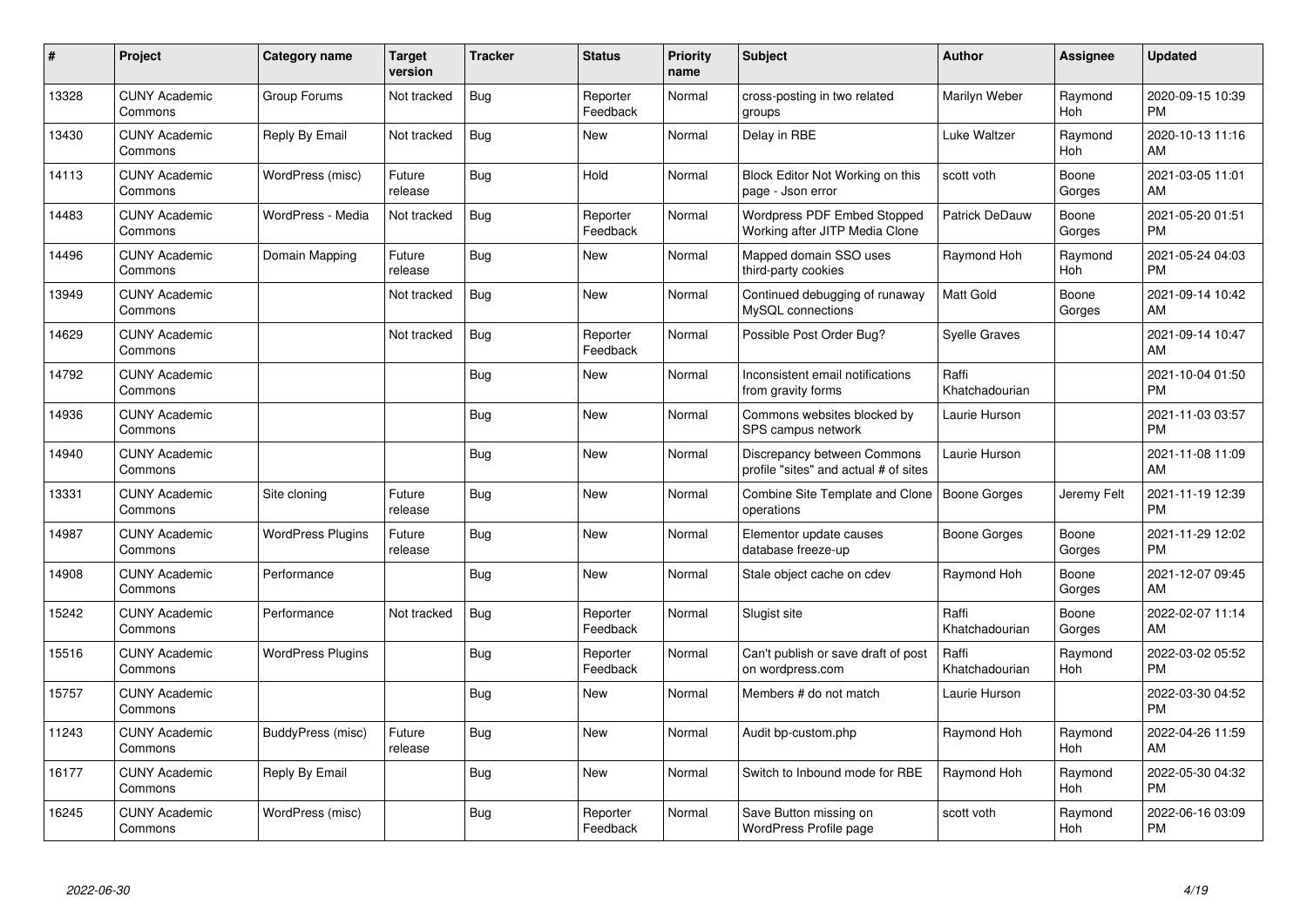| #     | Project                         | <b>Category name</b>     | <b>Target</b><br>version | <b>Tracker</b> | <b>Status</b> | <b>Priority</b><br>name | <b>Subject</b>                                                                             | <b>Author</b>           | <b>Assignee</b>   | <b>Updated</b>                |
|-------|---------------------------------|--------------------------|--------------------------|----------------|---------------|-------------------------|--------------------------------------------------------------------------------------------|-------------------------|-------------------|-------------------------------|
| 16255 | <b>CUNY Academic</b><br>Commons | WordPress (misc)         |                          | <b>Bug</b>     | New           | Normal                  | Need to define 'MULTISITE'<br>constant in wp-config.php                                    | Raymond Hoh             |                   | 2022-06-19 09:31<br>AM        |
| 16294 | <b>CUNY Academic</b><br>Commons |                          |                          | Bug            | <b>New</b>    | Urgent                  | CAC is down                                                                                | Raffi<br>Khatchadourian |                   | 2022-06-27 02:00<br><b>PM</b> |
| 16307 | <b>CUNY Academic</b><br>Commons |                          |                          | <b>Bug</b>     | New           | Normal                  | Add brief messaging to<br>accept/decline group membership<br>requests                      | Matt Gold               | Boone<br>Gorges   | 2022-06-27 06:13<br><b>PM</b> |
| 11649 | <b>CUNY Academic</b><br>Commons | <b>WordPress Plugins</b> | 2.0.3                    | Bug            | In Progress   | Normal                  | CC license displayed on every<br>page                                                      | Gina Cherry             | Raymond<br>Hoh    | 2022-06-29 11:32<br>AM        |
| 13457 | <b>CUNY Academic</b><br>Commons | Group Forums             | 2.0.3                    | <b>Bug</b>     | <b>New</b>    | High                    | Forum post not sending<br>notifications                                                    | Filipa Calado           | Raymond<br>Hoh    | 2022-06-29 11:32<br>AM        |
| 16199 | <b>CUNY Academic</b><br>Commons | <b>Directories</b>       | 2.0.3                    | Bug            | <b>New</b>    | Normal                  | Removed "Semester" Filter from<br><b>Courses Directory</b>                                 | Laurie Hurson           | Boone<br>Gorges   | 2022-06-29 11:32<br>AM        |
| 16318 | <b>CUNY Academic</b><br>Commons |                          |                          | <b>Bug</b>     | <b>New</b>    | Normal                  | Unable to Access block editor or<br>embed YouTube videos in new<br>pages, in one site only | <b>Syelle Graves</b>    |                   | 2022-06-29 02:24<br><b>PM</b> |
| 16319 | <b>CUNY Academic</b><br>Commons | <b>WordPress Plugins</b> | 2.0.3                    | Bug            | New           | Normal                  | <b>Request for Events Calendar Pro</b><br>5.14.2 update                                    | Raymond Hoh             | Raymond<br>Hoh    | 2022-06-29 03:24<br><b>PM</b> |
| 58    | <b>CUNY Academic</b><br>Commons | BuddyPress (misc)        | Future<br>release        | Feature        | Assigned      | Low                     | Make member search sortable by<br>last name                                                | Roberta Brody           | Boone<br>Gorges   | 2010-08-26 02:38<br><b>PM</b> |
| 377   | <b>CUNY Academic</b><br>Commons | BuddyPress (misc)        | Future<br>release        | Feature        | Assigned      | Normal                  | Like buttons                                                                               | <b>Matt Gold</b>        | Boone<br>Gorges   | 2010-11-16 05:13<br><b>PM</b> |
| 435   | <b>CUNY Academic</b><br>Commons | BuddyPress (misc)        | Future<br>release        | Feature        | Assigned      | Normal                  | Include Avatar Images in Forum<br><b>Post Notification Emails</b>                          | <b>Matt Gold</b>        | Boone<br>Gorges   | 2010-12-08 12:40<br><b>PM</b> |
| 500   | <b>CUNY Academic</b><br>Commons | BuddyPress (misc)        | Future<br>release        | Feature        | Assigned      | Normal                  | <b>Export Group Data</b>                                                                   | <b>Matt Gold</b>        | Boone<br>Gorges   | 2010-12-19 12:09<br><b>PM</b> |
| 635   | <b>CUNY Academic</b><br>Commons | BuddyPress (misc)        | Future<br>release        | Feature        | Assigned      | Normal                  | Big Blue Button -<br>Videoconferencing in Groups and<br><b>Blogs</b>                       | <b>Matt Gold</b>        | Boone<br>Gorges   | 2011-03-14 03:24<br><b>PM</b> |
| 585   | <b>CUNY Academic</b><br>Commons | Group Forums             | Future<br>release        | Feature        | Assigned      | Normal                  | Merge Forum Topics                                                                         | Sarah Morgano           | Boone<br>Gorges   | 2011-07-06 04:11<br><b>PM</b> |
| 599   | <b>CUNY Academic</b><br>Commons | BuddyPress (misc)        | Future<br>release        | Feature        | Assigned      | Normal                  | Consider adding rating plugins for<br><b>BuddyPress/BBPress</b>                            | <b>Matt Gold</b>        | Boone<br>Gorges   | 2011-08-22 06:50<br><b>PM</b> |
| 1508  | <b>CUNY Academic</b><br>Commons | WordPress (misc)         | Future<br>release        | Feature        | Assigned      | Normal                  | Share login cookies across<br>mapped domains                                               | Boone Gorges            | Boone<br>Gorges   | 2012-07-02 12:12<br><b>PM</b> |
| 940   | <b>CUNY Academic</b><br>Commons | Redmine                  | Future<br>release        | Feature        | Assigned      | Low                     | Communication with users after<br>releases                                                 | <b>Matt Gold</b>        | Dominic<br>Giglio | 2012-09-09 04:36<br><b>PM</b> |
| 2577  | <b>NYCDH Community</b><br>Site  |                          |                          | Feature        | Assigned      | Low                     | <b>Investigate Potential to Add Links</b><br>to the Forum                                  | <b>Mark Newton</b>      | Alex Gil          | 2013-05-16 09:40<br><b>PM</b> |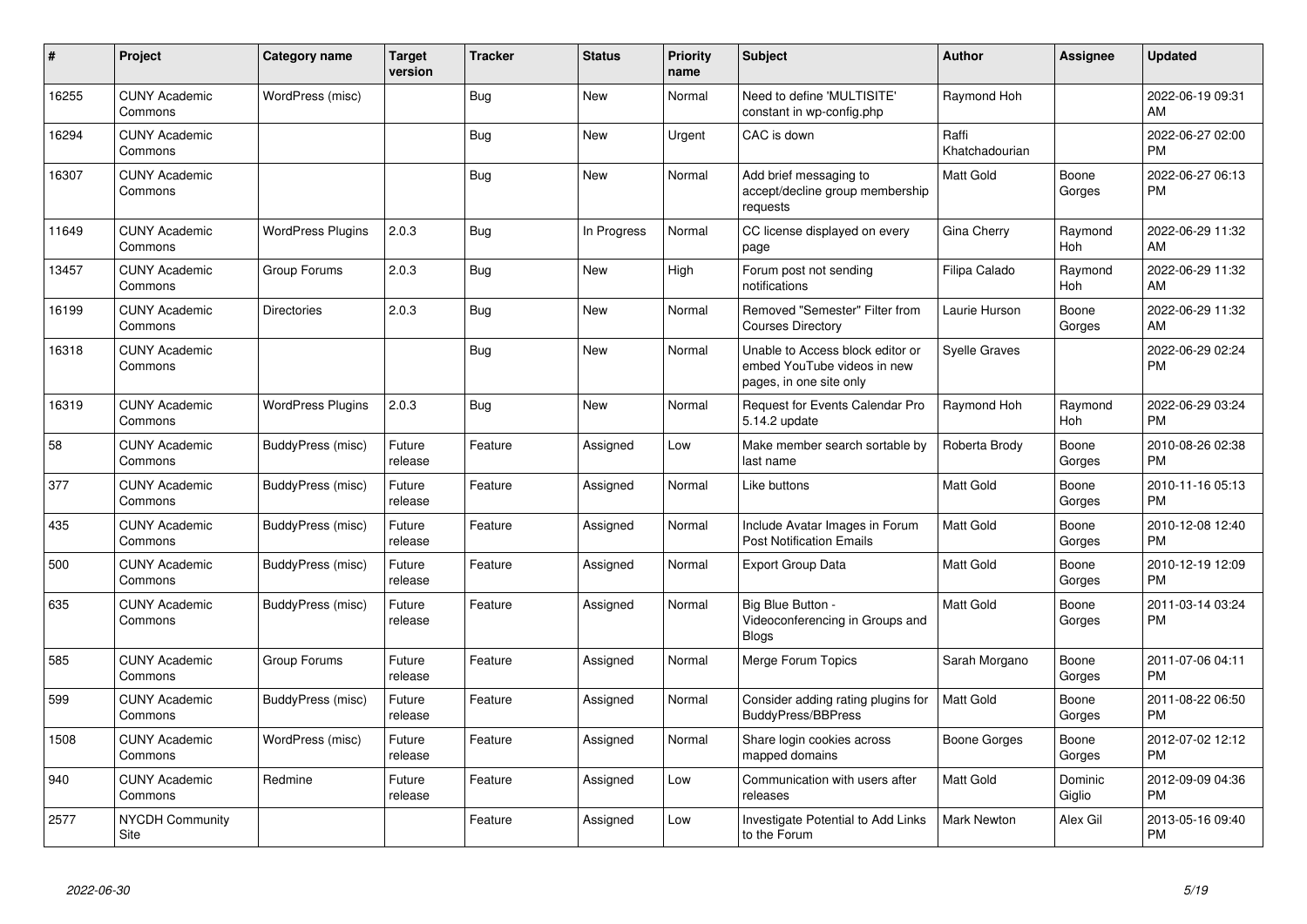| #    | Project                         | <b>Category name</b>     | <b>Target</b><br>version | <b>Tracker</b> | <b>Status</b>        | <b>Priority</b><br>name | <b>Subject</b>                                                             | <b>Author</b>      | <b>Assignee</b>     | <b>Updated</b>                |
|------|---------------------------------|--------------------------|--------------------------|----------------|----------------------|-------------------------|----------------------------------------------------------------------------|--------------------|---------------------|-------------------------------|
| 2573 | <b>NYCDH Community</b><br>Site  |                          |                          | Feature        | Reporter<br>Feedback | Normal                  | Add dh_nyc twitter list feed to site                                       | <b>Mark Newton</b> | Matt Gold           | 2013-05-16 11:42<br><b>PM</b> |
| 2574 | <b>NYCDH Community</b><br>Site  |                          |                          | Feature        | Assigned             | Normal                  | Add Way to Upload Files to<br>Groups                                       | Mark Newton        | Raymond<br>Hoh      | 2013-05-18 07:46<br><b>PM</b> |
| 2571 | <b>NYCDH Community</b><br>Site  |                          |                          | Feature        | Assigned             | Normal                  | Add Google custom search box to<br>homepage                                | <b>Mark Newton</b> | Raymond<br>Hoh      | 2013-05-18 07:49<br><b>PM</b> |
| 3048 | <b>CUNY Academic</b><br>Commons | <b>Public Portfolio</b>  | Future<br>release        | Feature        | New                  | Low                     | Images for rich text profile fields                                        | Boone Gorges       | Boone<br>Gorges     | 2014-02-19 12:56<br><b>PM</b> |
| 3080 | <b>CUNY Academic</b><br>Commons | <b>Group Files</b>       | Future<br>release        | Feature        | Assigned             | Low                     | Create a system to keep track of<br>file changes                           | <b>Matt Gold</b>   | Boone<br>Gorges     | 2014-02-26 10:04<br><b>PM</b> |
| 1983 | <b>CUNY Academic</b><br>Commons | Home Page                | Future<br>release        | Feature        | Assigned             | Low                     | Media Library integration with<br><b>Featured Content plugin</b>           | Boone Gorges       | Dominic<br>Giglio   | 2014-03-17 10:34<br>AM        |
| 1888 | <b>CUNY Academic</b><br>Commons | Home Page                | Future<br>release        | Feature        | Assigned             | Normal                  | Refactor BP MPO Activity Filter to<br>support proper pagination            | Sarah Morgano      | Boone<br>Gorges     | 2014-05-01 07:11<br><b>PM</b> |
| 3220 | <b>CUNY Academic</b><br>Commons | <b>Public Portfolio</b>  | Future<br>release        | Feature        | Assigned             | Normal                  | Add indent/outdent option to<br>Formatting Buttons on Profile<br>Page      | Matt Gold          | Boone<br>Gorges     | 2014-05-21 10:39<br><b>PM</b> |
| 3354 | <b>CUNY Academic</b><br>Commons | <b>Group Files</b>       | Future<br>release        | Feature        | Assigned             | Low                     | Allow Group Download of Multiple<br><b>Selected Files</b>                  | <b>Matt Gold</b>   | Chris Stein         | 2014-08-01 08:50<br>AM        |
| 2223 | <b>CUNY Academic</b><br>Commons | <b>WordPress Plugins</b> | Future<br>release        | Feature        | Assigned             | Low                     | Add Participad to the CUNY<br><b>Academic Commons</b>                      | Matt Gold          | Boone<br>Gorges     | 2014-09-17 10:03<br><b>PM</b> |
| 3330 | <b>CUNY Academic</b><br>Commons | My Commons               | Future<br>release        | Feature        | Assigned             | Normal                  | "Commons Information" tool                                                 | Boone Gorges       | Chris Stein         | 2014-09-22 08:46<br><b>PM</b> |
| 3458 | <b>CUNY Academic</b><br>Commons | Groups (misc)            | Future<br>release        | Feature        | Assigned             | Normal                  | Filter Members of Group by<br>Campus                                       | Michael Smith      | Samantha<br>Raddatz | 2014-09-26 08:32<br><b>PM</b> |
| 3193 | <b>CUNY Academic</b><br>Commons | Group Forums             | Future<br>release        | Feature        | Assigned             | Normal                  | bbPress 2.x dynamic roles and<br><b>RBE</b>                                | Boone Gorges       | Boone<br>Gorges     | 2014-09-30 01:30<br><b>PM</b> |
| 3475 | <b>CUNY Academic</b><br>Commons | Events                   | Future<br>release        | Feature        | Assigned             | Normal                  | Request to add plugin to<br>streamline room<br>booking/appointment booking | Naomi Barrettara   | Boone<br>Gorges     | 2014-12-01 05:14<br><b>PM</b> |
| 412  | <b>CUNY Academic</b><br>Commons | <b>WordPress Themes</b>  | Future<br>release        | Feature        | Assigned             | Normal                  | <b>Featured Themes</b>                                                     | Matt Gold          | Dominic<br>Giglio   | 2015-01-05 08:44<br><b>PM</b> |
| 658  | <b>CUNY Academic</b><br>Commons | <b>WordPress Plugins</b> | Future<br>release        | Feature        | Assigned             | Normal                  | Rebulid Sitewide Tag Suggestion                                            | <b>Matt Gold</b>   | Boone<br>Gorges     | 2015-01-05 08:47<br><b>PM</b> |
| 1562 | <b>CUNY Academic</b><br>Commons | <b>WordPress Plugins</b> | Future<br>release        | Feature        | Assigned             | Low                     | Play with NYT Collaborative<br><b>Authoring Tool</b>                       | <b>Matt Gold</b>   | Boone<br>Gorges     | 2015-01-05 08:47<br><b>PM</b> |
| 364  | <b>CUNY Academic</b><br>Commons | <b>WordPress Plugins</b> | Future<br>release        | Feature        | <b>New</b>           | Normal                  | <b>Bulletin Board</b>                                                      | <b>Matt Gold</b>   |                     | 2015-01-05 08:50<br>PM        |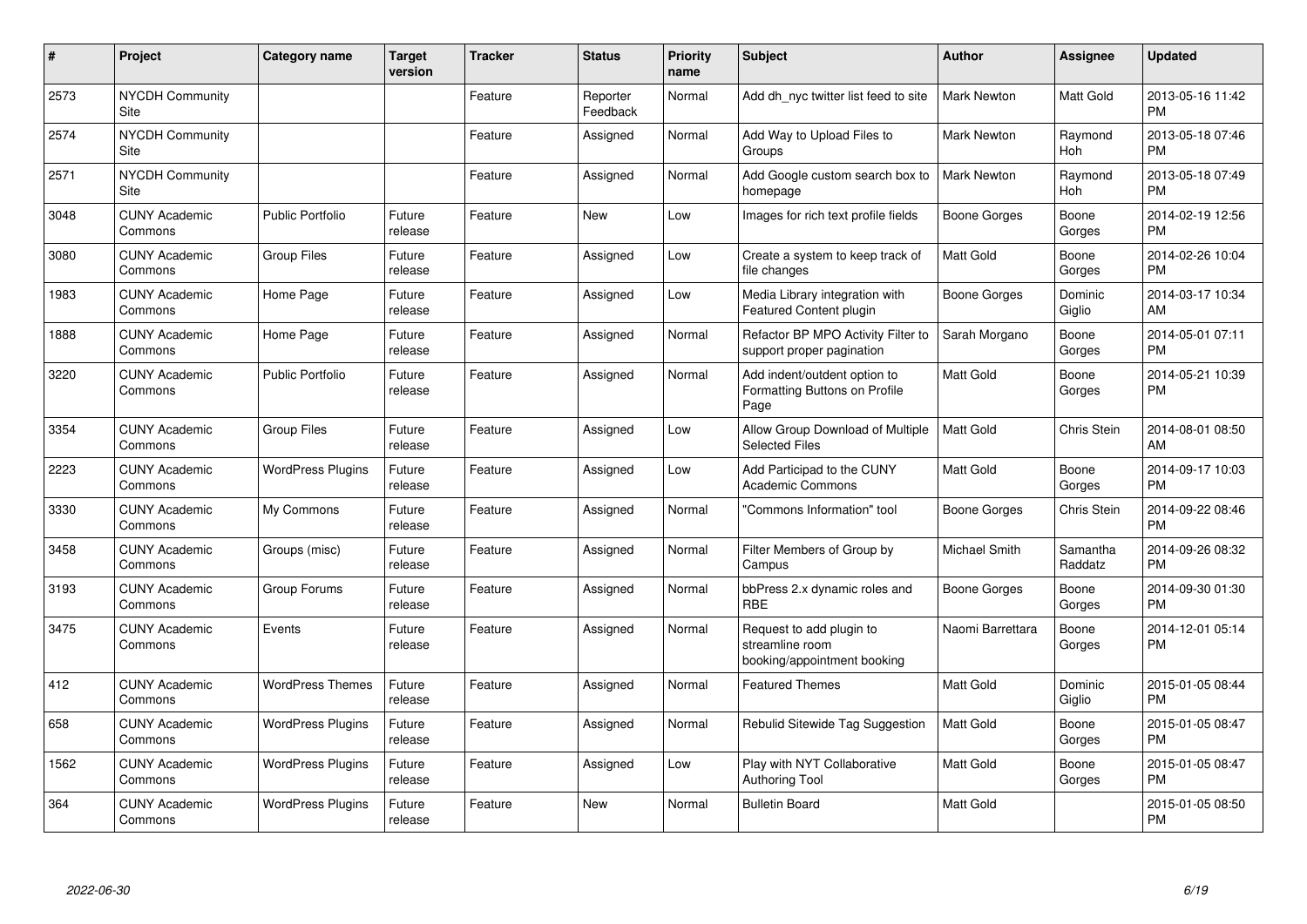| #    | Project                         | <b>Category name</b>    | <b>Target</b><br>version | <b>Tracker</b> | <b>Status</b> | <b>Priority</b><br>name | <b>Subject</b>                                                                 | <b>Author</b>    | <b>Assignee</b>     | <b>Updated</b>                |
|------|---------------------------------|-------------------------|--------------------------|----------------|---------------|-------------------------|--------------------------------------------------------------------------------|------------------|---------------------|-------------------------------|
| 2753 | <b>CUNY Academic</b><br>Commons | <b>Public Portfolio</b> | Future<br>release        | Feature        | New           | Normal                  | Create actual actual tagification in<br>academic interests and other<br>fields | Micki Kaufman    | Boone<br>Gorges     | 2015-01-05 08:52<br><b>PM</b> |
| 2832 | <b>CUNY Academic</b><br>Commons | <b>Public Portfolio</b> | Future<br>release        | Feature        | Assigned      | Normal                  | Improve interface for (not)<br>auto-linking profile fields                     | Boone Gorges     | Chris Stein         | 2015-01-05 08:52<br><b>PM</b> |
| 2754 | <b>CUNY Academic</b><br>Commons | Design                  | Future<br>release        | Feature        | Assigned      | Normal                  | Determine strategy for CAC logo<br>handling in top header                      | Micki Kaufman    | Chris Stein         | 2015-01-05 08:53<br><b>PM</b> |
| 3042 | <b>CUNY Academic</b><br>Commons | <b>Public Portfolio</b> | Future<br>release        | Feature        | Assigned      | Normal                  | Browsing member interests                                                      | <b>Matt Gold</b> | Boone<br>Gorges     | 2015-03-21 09:04<br><b>PM</b> |
| 3759 | <b>CUNY Academic</b><br>Commons | WordPress (misc)        | Future<br>release        | Feature        | Assigned      | Normal                  | Review Interface for Adding Users   Matt Gold<br>to Blogs                      |                  | Boone<br>Gorges     | 2015-03-24 05:52<br><b>PM</b> |
| 3308 | <b>CUNY Academic</b><br>Commons | Group Invitations       | Future<br>release        | Feature        | Assigned      | Normal                  | Allow members to rescind group<br>invitations                                  | <b>Matt Gold</b> | Boone<br>Gorges     | 2015-04-01 08:53<br><b>PM</b> |
| 3770 | <b>CUNY Academic</b><br>Commons | <b>Public Portfolio</b> | Future<br>release        | Feature        | Assigned      | Normal                  | Improve Layout/Formatting of<br>Positions Area on Public Portfolios            | <b>Matt Gold</b> | Chris Stein         | 2015-04-01 09:17<br><b>PM</b> |
| 370  | <b>CUNY Academic</b><br>Commons | Registration            | Future<br>release        | Feature        | Assigned      | High                    | <b>Guest Accounts</b>                                                          | Matt Gold        | Matt Gold           | 2015-04-09 09:33<br><b>PM</b> |
| 3662 | <b>CUNY Academic</b><br>Commons | <b>SEO</b>              | Future<br>release        | Feature        | Assigned      | Normal                  | Duplicate Content/SEO/Google<br>issues                                         | Matt Gold        | Raymond<br>Hoh      | 2015-04-13 04:37<br><b>PM</b> |
| 3536 | <b>CUNY Academic</b><br>Commons | My Commons              | Future<br>release        | Feature        | Assigned      | Normal                  | Infinite Scroll on My Commons<br>page                                          | <b>Matt Gold</b> | Raymond<br>Hoh      | 2015-04-13 04:42<br><b>PM</b> |
| 4053 | <b>CUNY Academic</b><br>Commons | Events                  | Future<br>release        | Feature        | Assigned      | Normal                  | Create new tab for past events                                                 | Matt Gold        | Boone<br>Gorges     | 2015-05-12 02:10<br><b>PM</b> |
| 4238 | <b>CUNY Academic</b><br>Commons | Events                  | Future<br>release        | Feature        | Assigned      | Normal                  | Copy Events to Other Groups?                                                   | <b>Matt Gold</b> | Boone<br>Gorges     | 2015-07-02 10:08<br>AM        |
| 3192 | <b>CUNY Academic</b><br>Commons | Group Forums            | Future<br>release        | Feature        | Assigned      | Normal                  | Customizable forum views for<br>bbPress 2.x group forums                       | Boone Gorges     | Raymond<br>Hoh      | 2015-11-09 12:47<br><b>PM</b> |
| 3517 | <b>CUNY Academic</b><br>Commons | My Commons              | Future<br>release        | Feature        | Assigned      | Normal                  | Mute/Unmute My Commons<br>updates                                              | Matt Gold        | Raymond<br>Hoh      | 2015-11-09 01:19<br><b>PM</b> |
| 3473 | <b>CUNY Academic</b><br>Commons | User Experience         | Future<br>release        | Feature        | Assigned      | Normal                  | Commons profile: Add help info<br>about "Positions" replacing "title"          | Keith Miyake     | Samantha<br>Raddatz | 2015-11-09 02:28<br><b>PM</b> |
| 308  | <b>CUNY Academic</b><br>Commons | Registration            | Future<br>release        | Feature        | New           | Normal                  | Group recommendations for<br>signup process                                    | Boone Gorges     | Samantha<br>Raddatz | 2015-11-09 05:07<br><b>PM</b> |
| 310  | <b>CUNY Academic</b><br>Commons | BuddyPress (misc)       | Future<br>release        | Feature        | Assigned      | Low                     | <b>Friend Request Email</b>                                                    | <b>Matt Gold</b> | Samantha<br>Raddatz | 2015-11-09 05:08<br><b>PM</b> |
| 618  | <b>CUNY Academic</b><br>Commons | <b>BuddyPress Docs</b>  | Future<br>release        | Feature        | Assigned      | Normal                  | <b>BuddyPress Docs: export formats</b>                                         | Boone Gorges     | Boone<br>Gorges     | 2015-11-09 05:38<br><b>PM</b> |
| 653  | <b>CUNY Academic</b><br>Commons | Group Blogs             | Future<br>release        | Feature        | Assigned      | Normal                  | Redesign Integration of Groups<br>and Blogs                                    | <b>Matt Gold</b> | Samantha<br>Raddatz | 2015-11-09 05:40<br><b>PM</b> |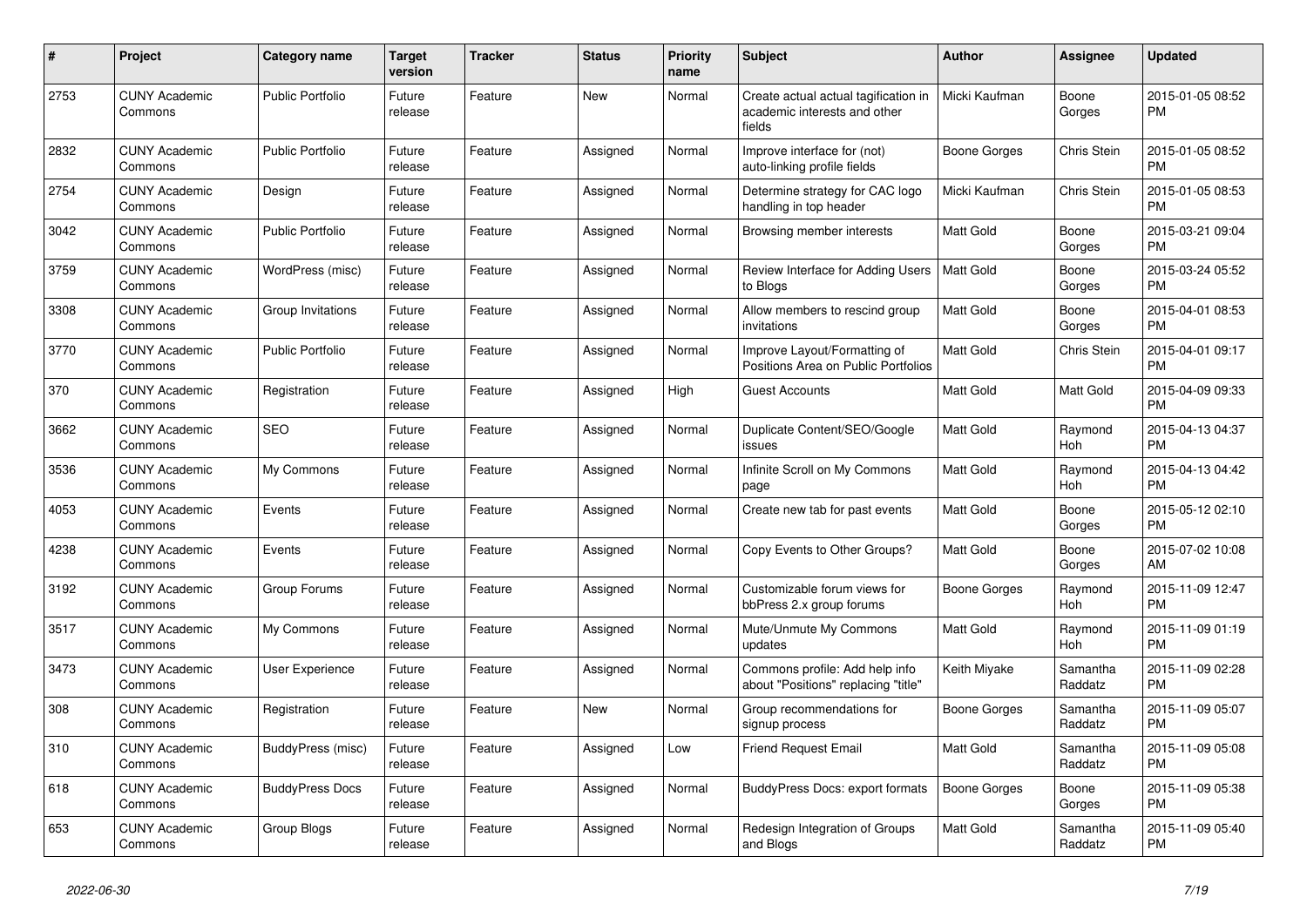| #    | Project                         | <b>Category name</b>       | <b>Target</b><br>version | <b>Tracker</b> | <b>Status</b>        | <b>Priority</b><br>name | Subject                                                                       | Author              | <b>Assignee</b>     | <b>Updated</b>                |
|------|---------------------------------|----------------------------|--------------------------|----------------|----------------------|-------------------------|-------------------------------------------------------------------------------|---------------------|---------------------|-------------------------------|
| 1422 | <b>CUNY Academic</b><br>Commons | <b>BuddyPress Docs</b>     | Future<br>release        | Feature        | Assigned             | Normal                  | Make "created Doc" activity icons<br>non-mini                                 | <b>Boone Gorges</b> | Boone<br>Gorges     | 2015-11-09 05:48<br><b>PM</b> |
| 1192 | <b>CUNY Academic</b><br>Commons | <b>Group Files</b>         | Future<br>release        | Feature        | Assigned             | Low                     | When posting group files, allow<br>users to add a category without<br>saving  | Matt Gold           | Raymond<br>Hoh      | 2015-11-09 05:53<br><b>PM</b> |
| 519  | <b>CUNY Academic</b><br>Commons | <b>BuddyPress Docs</b>     | Future<br>release        | Feature        | Assigned             | Low                     | TOC for individual docs - for new<br>BP "wiki-like" plugin                    | scott voth          | Boone<br>Gorges     | 2015-11-09 05:54<br><b>PM</b> |
| 481  | <b>CUNY Academic</b><br>Commons | Groups (misc)              | Future<br>release        | Feature        | Assigned             | Normal                  | ability to archive inactive groups<br>and blogs                               | Michael Mandiberg   | Samantha<br>Raddatz | 2015-11-09 05:56<br><b>PM</b> |
| 1456 | <b>CUNY Academic</b><br>Commons | Group Invitations          | Future<br>release        | Feature        | Reporter<br>Feedback | Low                     | Invite to Group Button from Profile<br>Field                                  | <b>Matt Gold</b>    | Samantha<br>Raddatz | 2015-11-09 05:59<br><b>PM</b> |
| 333  | <b>CUNY Academic</b><br>Commons | <b>Email Notifications</b> | Future<br>release        | Feature        | Assigned             | Low                     | Delay Forum Notification Email<br>Delivery Until After Editing Period<br>Ends | <b>Matt Gold</b>    | Raymond<br>Hoh      | 2015-11-09 06:01<br><b>PM</b> |
| 1166 | <b>CUNY Academic</b><br>Commons | <b>Email Invitations</b>   | Future<br>release        | Feature        | New                  | Low                     | Better organizational tools for Sent   Boone Gorges<br><b>Invites</b>         |                     | Boone<br>Gorges     | 2015-11-09 06:02<br><b>PM</b> |
| 1165 | <b>CUNY Academic</b><br>Commons | <b>Email Invitations</b>   | Future<br>release        | Feature        | Assigned             | Low                     | Allow saved lists of invitees under<br>Send Invites                           | <b>Boone Gorges</b> | Boone<br>Gorges     | 2015-11-09 06:03<br><b>PM</b> |
| 2013 | <b>CUNY Academic</b><br>Commons | Public Portfolio           | Future<br>release        | Feature        | Assigned             | Low                     | Have Profile Privacy Options show   Matt Gold<br>up only for filled-in fields |                     | Boone<br>Gorges     | 2015-11-09 06:09<br><b>PM</b> |
| 2325 | <b>CUNY Academic</b><br>Commons | <b>BuddyPress</b> (misc)   | Future<br>release        | Feature        | Assigned             | Low                     | Profile should have separate fields<br>for first/last names                   | l local admin       | Boone<br>Gorges     | 2015-11-09 06:09<br>PM        |
| 2610 | <b>CUNY Academic</b><br>Commons | Group Invitations          | Future<br>release        | Feature        | Assigned             | Low                     | Request: Custom invitation<br>message to group invites                        | local admin         | Boone<br>Gorges     | 2015-11-09 06:13<br><b>PM</b> |
| 1460 | <b>CUNY Academic</b><br>Commons | Analytics                  | Future<br>release        | Feature        | Assigned             | Normal                  | Update System Report                                                          | <b>Brian Foote</b>  | Boone<br>Gorges     | 2015-11-09 06:13<br><b>PM</b> |
| 1744 | <b>CUNY Academic</b><br>Commons | <b>BuddyPress Docs</b>     | Future<br>release        | Feature        | Assigned             | Normal                  | Spreadsheet-style Docs                                                        | Boone Gorges        | Boone<br>Gorges     | 2015-11-09 06:13<br><b>PM</b> |
| 2523 | <b>CUNY Academic</b><br>Commons | <b>BuddyPress Docs</b>     | Future<br>release        | Feature        | Assigned             | Normal                  | Allow Users to Upload Images to<br><b>BP</b> Docs                             | <b>Matt Gold</b>    | Boone<br>Gorges     | 2015-11-09 06:14<br><b>PM</b> |
| 287  | <b>CUNY Academic</b><br>Commons | WordPress (misc)           | Future<br>release        | Feature        | Assigned             | Normal                  | Create troubleshooting tool for<br>account sign-up                            | <b>Matt Gold</b>    | Boone<br>Gorges     | 2015-11-09 06:17<br><b>PM</b> |
| 497  | <b>CUNY Academic</b><br>Commons | <b>WordPress Plugins</b>   | Future<br>release        | Feature        | Assigned             | Normal                  | Drag and Drop Ordering on<br>Gallery Post Plugin                              | Matt Gold           | Ron Rennick         | 2015-11-09 06:18<br>PM        |
| 365  | <b>CUNY Academic</b><br>Commons | WordPress (misc)           | Future<br>release        | Feature        | Assigned             | Normal                  | <b>Create Mouseover Tooltips</b><br>throughout Site                           | Matt Gold           | Chris Stein         | 2015-11-09 06:18<br><b>PM</b> |
| 554  | <b>CUNY Academic</b><br>Commons | BuddyPress (misc)          | Future<br>release        | Feature        | Assigned             | Normal                  | Add Trackback notifications to<br>site-wide activity feed                     | Matt Gold           | Boone<br>Gorges     | 2015-11-09 06:19<br><b>PM</b> |
| 1105 | <b>CUNY Academic</b><br>Commons | WordPress (misc)           | Future<br>release        | Feature        | Assigned             | Normal                  | Rephrase Blog Privacy Options                                                 | Matt Gold           | Samantha<br>Raddatz | 2015-11-09 06:19<br><b>PM</b> |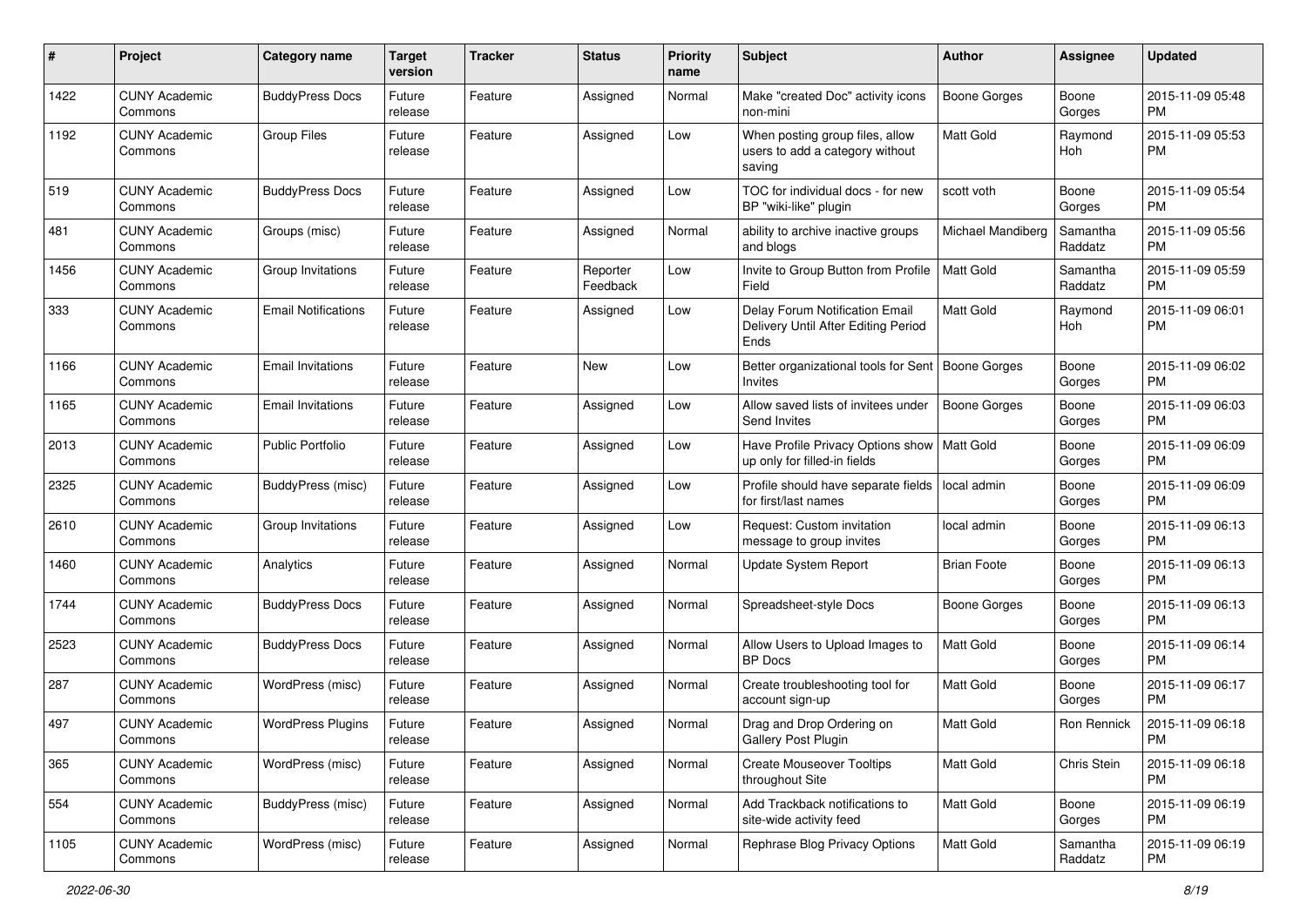| #    | Project                         | <b>Category name</b>           | <b>Target</b><br>version | <b>Tracker</b> | <b>Status</b> | Priority<br>name | <b>Subject</b>                                                                                                                                        | Author              | <b>Assignee</b>     | <b>Updated</b>                |
|------|---------------------------------|--------------------------------|--------------------------|----------------|---------------|------------------|-------------------------------------------------------------------------------------------------------------------------------------------------------|---------------------|---------------------|-------------------------------|
| 1167 | <b>CUNY Academic</b><br>Commons | <b>Email Invitations</b>       | Future<br>release        | Feature        | <b>New</b>    | Low              | Allow email invitations to be resent   Boone Gorges                                                                                                   |                     | Boone<br>Gorges     | 2015-11-12 12:53<br>AM        |
| 3230 | <b>CUNY Academic</b><br>Commons | Internal Tools and<br>Workflow | Not tracked              | Feature        | Assigned      | High             | Scripts for quicker<br>provisioning/updating of<br>development environments                                                                           | <b>Boone Gorges</b> | Boone<br>Gorges     | 2016-01-26 04:54<br><b>PM</b> |
| 5052 | <b>CUNY Academic</b><br>Commons | Social Paper                   | Future<br>release        | Feature        | New           | Low              | Sentence by sentence or line by<br>line comments (SP suggestion #3)                                                                                   | Marilyn Weber       | Boone<br>Gorges     | 2016-02-11 10:24<br><b>PM</b> |
| 5058 | <b>CUNY Academic</b><br>Commons | Social Paper                   | Future<br>release        | Feature        | <b>New</b>    | Low              | Can there be a clearer signal that<br>even when comments have<br>already been made you add<br>comments by clicking on the side?<br>(SP suggestion #5) | Marilyn Weber       | Samantha<br>Raddatz | 2016-02-11 10:24<br><b>PM</b> |
| 5205 | <b>CUNY Academic</b><br>Commons | Social Paper                   | Future<br>release        | Feature        | New           | Normal           | Social Paper folders                                                                                                                                  | Marilyn Weber       |                     | 2016-02-11 10:24<br><b>PM</b> |
| 5225 | <b>CUNY Academic</b><br>Commons | Registration                   | Future<br>release        | Feature        | Assigned      | Normal           | On-boarding Issues                                                                                                                                    | Luke Waltzer        | Samantha<br>Raddatz | 2016-02-12 02:58<br><b>PM</b> |
| 3657 | <b>CUNY Academic</b><br>Commons | WordPress (misc)               | Not tracked              | Feature        | New           | Normal           | Create alert for GC email<br>addresses                                                                                                                | <b>Matt Gold</b>    | Matt Gold           | 2016-04-14 11:29<br><b>PM</b> |
| 5397 | <b>CUNY Academic</b><br>Commons | Social Paper                   | Future<br>release        | Feature        | <b>New</b>    | Normal           | frustrating to have to<br>enable/disable in SP                                                                                                        | Marilyn Weber       | Samantha<br>Raddatz | 2016-04-20 03:39<br><b>PM</b> |
| 5053 | <b>CUNY Academic</b><br>Commons | Social Paper                   | Future<br>release        | Feature        | <b>New</b>    | Low              | Scrollable menu to add readers<br>(SP suggestion #4)                                                                                                  | Marilyn Weber       | Samantha<br>Raddatz | 2016-04-21 05:21<br><b>PM</b> |
| 5489 | <b>CUNY Academic</b><br>Commons | Social Paper                   | Future<br>release        | Feature        | <b>New</b>    | Normal           | Asc/desc sorting for Social Paper<br>directories                                                                                                      | <b>Boone Gorges</b> |                     | 2016-04-21 10:06<br><b>PM</b> |
| 5679 | <b>CUNY Academic</b><br>Commons | Analytics                      | Not tracked              | Feature        | New           | Normal           | Logged In Users for GA                                                                                                                                | Valerie Townsend    | Valerie<br>Townsend | 2016-06-11 09:49<br>AM        |
| 5955 | <b>CUNY Academic</b><br>Commons | Outreach                       | Future<br>release        | Feature        | Assigned      | Normal           | Create auto-newsletter for<br>commons members                                                                                                         | Matt Gold           | Luke Waltzer        | 2016-08-30 10:34<br>AM        |
| 6115 | <b>CUNY Academic</b><br>Commons | Publicity                      | Not tracked              | Feature        | Assigned      | Normal           | create digital signage for GC                                                                                                                         | <b>Matt Gold</b>    | scott voth          | 2016-10-11 10:09<br><b>PM</b> |
| 6078 | <b>CUNY Academic</b><br>Commons | <b>Blogs (BuddyPress)</b>      | Future<br>release        | Feature        | New           | Normal           | <b>Explore Adding Network Blog</b><br>Metadata Plugin                                                                                                 | Luke Waltzer        | Luke Waltzer        | 2016-10-11 10:29<br><b>PM</b> |
| 5696 | <b>CUNY Academic</b><br>Commons | Events                         | Future<br>release        | Feature        | Assigned      | Normal           | Events Calendar - display options<br>/ calendar aggregation                                                                                           | <b>Matt Gold</b>    | Boone<br>Gorges     | 2016-10-13 11:44<br>AM        |
| 2881 | <b>CUNY Academic</b><br>Commons | Public Portfolio               | Future<br>release        | Feature        | Assigned      | Normal           | Redesign the UX for Profiles                                                                                                                          | Chris Stein         | Chris Stein         | 2016-10-13 12:45<br><b>PM</b> |
| 1417 | <b>CUNY Academic</b><br>Commons | <b>BuddyPress Docs</b>         | Future<br>release        | Feature        | Assigned      | Low              | Bulk actions for BuddyPress Docs                                                                                                                      | <b>Boone Gorges</b> | Boone<br>Gorges     | 2016-10-17 10:41<br><b>PM</b> |
| 6332 | <b>CUNY Academic</b><br>Commons | WordPress (misc)               | Future<br>release        | Feature        | New           | Normal           | Allow uploaded files to be marked<br>as private in an ad hoc way                                                                                      | <b>Boone Gorges</b> |                     | 2016-10-17 11:41<br><b>PM</b> |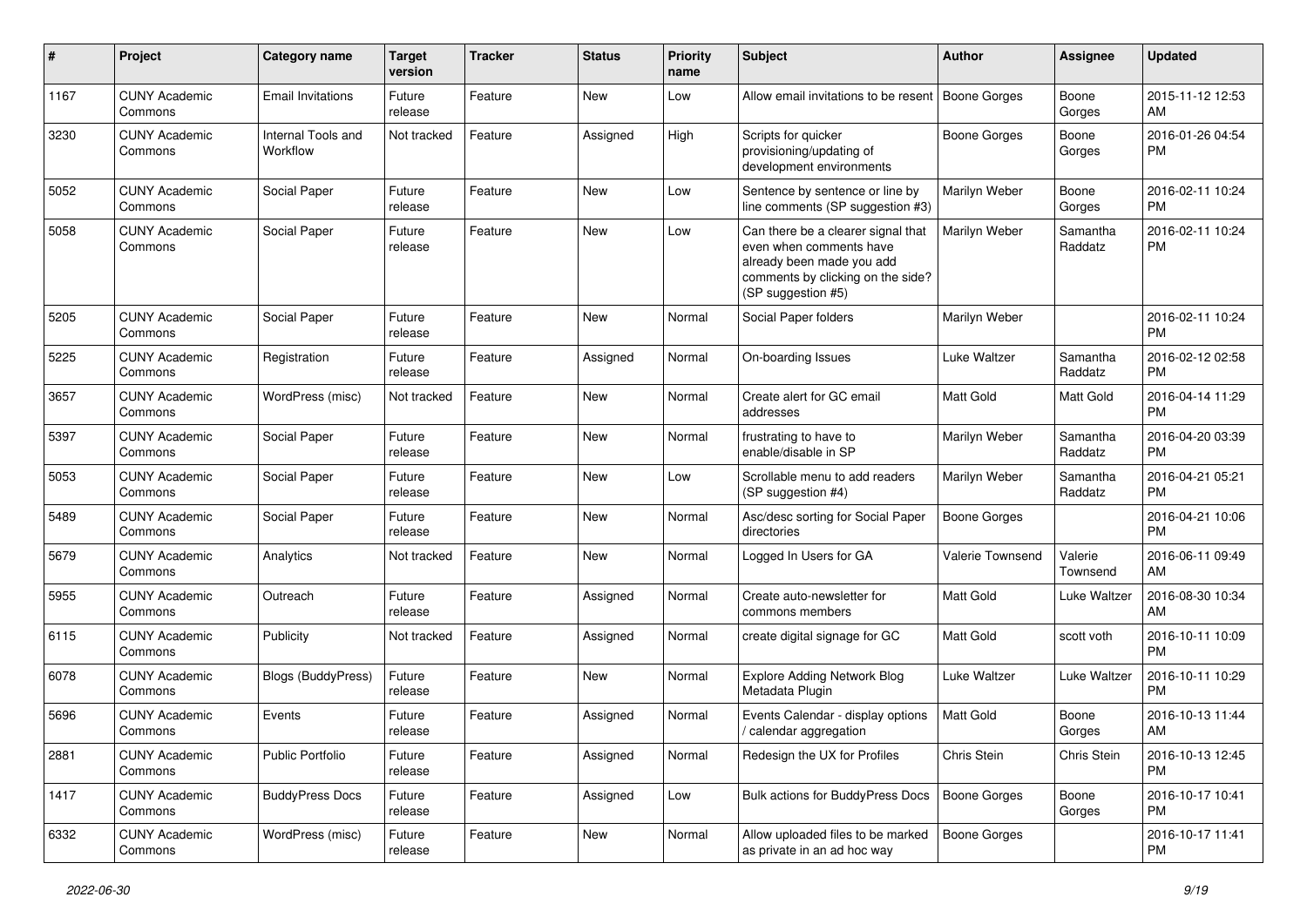| #    | Project                         | <b>Category name</b>     | <b>Target</b><br>version | <b>Tracker</b> | <b>Status</b> | <b>Priority</b><br>name | <b>Subject</b>                                                                        | Author                  | Assignee           | <b>Updated</b>                |
|------|---------------------------------|--------------------------|--------------------------|----------------|---------------|-------------------------|---------------------------------------------------------------------------------------|-------------------------|--------------------|-------------------------------|
| 6389 | <b>CUNY Academic</b><br>Commons | <b>BuddyPress Docs</b>   | Future<br>release        | Feature        | New           | Low                     | Make Discussion Area Visible<br>When Editing a Doc                                    | Luke Waltzer            | Boone<br>Gorges    | 2016-10-21 04:16<br>PM.       |
| 5234 | <b>CUNY Academic</b><br>Commons | Membership               | Future<br>release        | Feature        | Assigned      | Normal                  | Write Unconfirmed patch for WP                                                        | <b>Boone Gorges</b>     | Boone<br>Gorges    | 2016-10-24 11:18<br>AM        |
| 5199 | <b>CUNY Academic</b><br>Commons | Social Paper             | Future<br>release        | Feature        | New           | Normal                  | add tables to the SP editor                                                           | Marilyn Weber           |                    | 2016-10-24 11:27<br>AM        |
| 3090 | <b>CUNY Academic</b><br>Commons | Twitter page             | Future<br>release        | Feature        | Assigned      | Normal                  | Prevent Retweets from showing<br>up on Commons twitter page                           | <b>Matt Gold</b>        | <b>Tahir Butt</b>  | 2016-10-24 11:31<br>AM        |
| 1423 | <b>CUNY Academic</b><br>Commons | BuddyPress (misc)        | Future<br>release        | Feature        | Assigned      | Low                     | Show an avatar for pingback<br>comment activity items                                 | Boone Gorges            | <b>Tahir Butt</b>  | 2016-10-24 12:03<br><b>PM</b> |
| 6426 | <b>CUNY Academic</b><br>Commons | Spam/Spam<br>Prevention  | Future<br>release        | Feature        | Assigned      | Normal                  | Force captcha on all comments?                                                        | <b>Matt Gold</b>        | <b>Tahir Butt</b>  | 2016-10-24 02:06<br><b>PM</b> |
| 4980 | <b>CUNY Academic</b><br>Commons | Home Page                | Future<br>release        | Feature        | Assigned      | Normal                  | CAC Featured Content -- Adding<br>Randomization                                       | <b>Matt Gold</b>        | Boone<br>Gorges    | 2016-12-12 03:01<br><b>PM</b> |
| 5316 | <b>CUNY Academic</b><br>Commons | User Experience          | Future<br>release        | Feature        | Assigned      | Normal                  | Prompt user email address<br>updates                                                  | <b>Matt Gold</b>        | Stephen Real       | 2016-12-21 03:30<br><b>PM</b> |
| 4481 | <b>CUNY Academic</b><br>Commons | Events                   | Future<br>release        | Feature        | New           | Normal                  | Group admins/mods should have<br>the ability to unlink an event from<br>the group     | <b>Boone Gorges</b>     | Boone<br>Gorges    | 2017-04-24 03:53<br><b>PM</b> |
| 7828 | <b>CUNY Academic</b><br>Commons |                          | Not tracked              | Feature        | Assigned      | Normal                  | Theme Assessment 2017                                                                 | Margaret Galvan         | Margaret<br>Galvan | 2017-05-02 10:41<br><b>PM</b> |
| 8211 | <b>CUNY Academic</b><br>Commons | <b>WordPress Themes</b>  | Future<br>release        | Feature        | New           | Normal                  | Theme Suggestions: Material<br>Design-Inspired Themes                                 | Margaret Galvan         | Margaret<br>Galvan | 2017-08-07 02:48<br><b>PM</b> |
| 8756 | <b>CUNY Academic</b><br>Commons | Group Blogs              | Future<br>release        | Feature        | Hold          | Normal                  | Connect multiple blogs to one<br>group?                                               | <b>Matt Gold</b>        | Boone<br>Gorges    | 2017-09-30 10:42<br>AM        |
| 8498 | <b>CUNY Academic</b><br>Commons | <b>WordPress Plugins</b> | Future<br>release        | Feature        | New           | Low                     | <b>Gravity Forms Email Users</b>                                                      | Raffi<br>Khatchadourian | Matt Gold          | 2017-10-13 12:58<br><b>PM</b> |
| 8902 | <b>CUNY Academic</b><br>Commons | Design                   | Not tracked              | Feature        | Assigned      | Normal                  | Report back on research on<br><b>BuddyPress themes</b>                                | <b>Matt Gold</b>        | Michael Smith      | 2017-11-10 12:31<br><b>PM</b> |
| 8837 | <b>CUNY Academic</b><br>Commons |                          | Not tracked              | Feature        | Assigned      | Normal                  | Create a form to request info from<br>people requesting premium<br>themes and plugins | <b>Matt Gold</b>        | Marilyn<br>Weber   | 2017-11-14 03:35<br>PM        |
| 8898 | <b>CUNY Academic</b><br>Commons | Social Paper             | Not tracked              | Feature        | Assigned      | Normal                  | Usage data on docs and social<br>paper                                                | <b>Matt Gold</b>        | Matt Gold          | 2017-11-16 11:32<br>AM        |
| 3615 | <b>CUNY Academic</b><br>Commons | Redmine                  | Not tracked              | Feature        | New           | Low                     | Create Redmine issues via email                                                       | Dominic Giglio          | Boone<br>Gorges    | 2017-11-16 11:36<br>AM        |
| 8976 | <b>CUNY Academic</b><br>Commons | Reply By Email           | Not tracked              | Feature        | Assigned      | Normal                  | Package RBE new topics posting?   Matt Gold                                           |                         | Raymond<br>Hoh     | 2017-12-04 02:34<br><b>PM</b> |
| 3580 | <b>CUNY Academic</b><br>Commons | Group Blogs              | Future<br>release        | Feature        | New           | Normal                  | Multiple blogs per group                                                              | Boone Gorges            | Boone<br>Gorges    | 2018-02-20 02:02<br>PM        |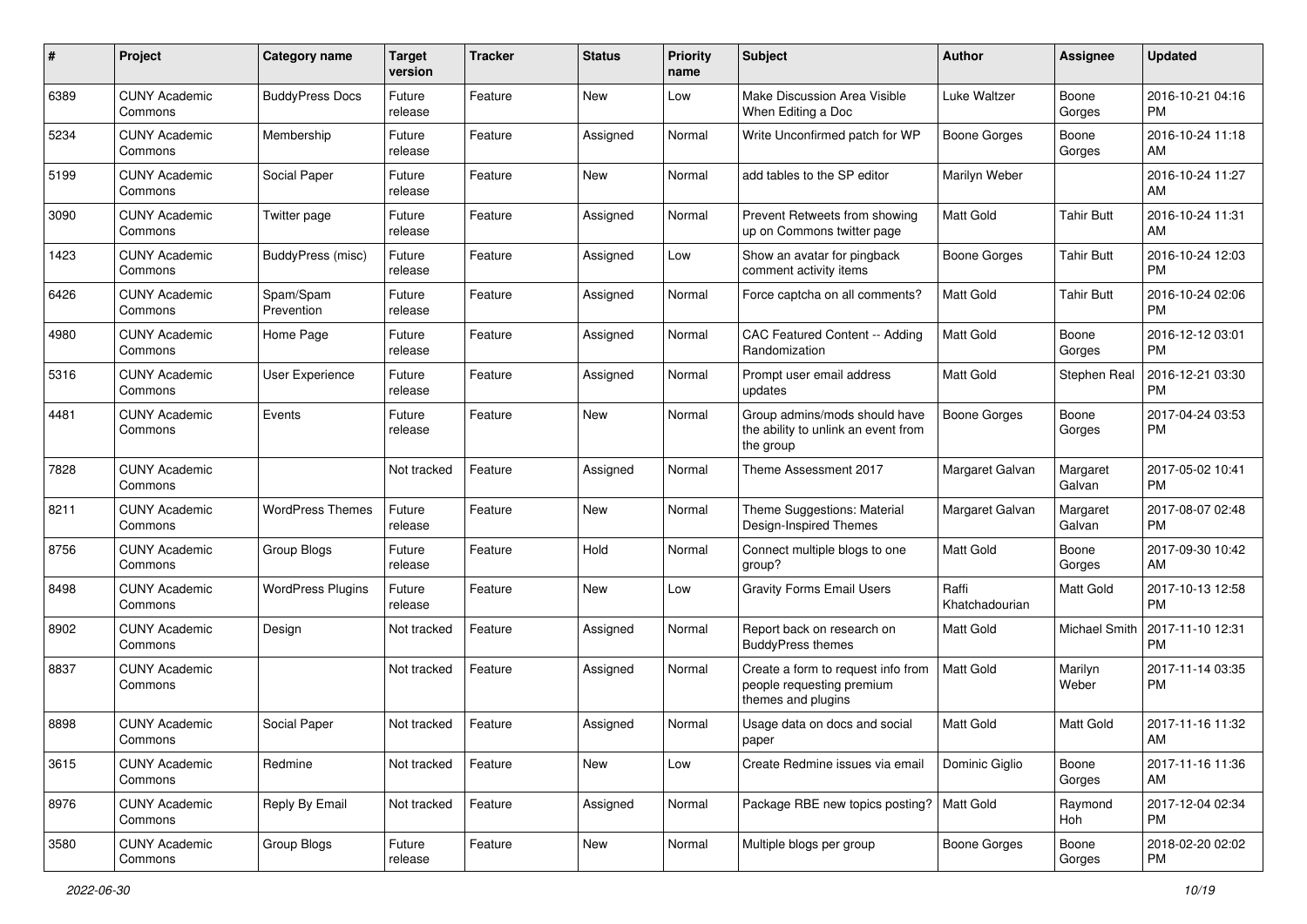| #     | Project                         | Category name              | <b>Target</b><br>version | Tracker | <b>Status</b>        | <b>Priority</b><br>name | <b>Subject</b>                                                                                                                               | Author                  | Assignee         | <b>Updated</b>                |
|-------|---------------------------------|----------------------------|--------------------------|---------|----------------------|-------------------------|----------------------------------------------------------------------------------------------------------------------------------------------|-------------------------|------------------|-------------------------------|
| 9420  | <b>CUNY Academic</b><br>Commons | cuny.is                    | Not tracked              | Feature | <b>New</b>           | Normal                  | Request for http://cuny.is/streams                                                                                                           | Raffi<br>Khatchadourian | Marilyn<br>Weber | 2018-04-02 10:08<br>AM        |
| 3768  | <b>CUNY Academic</b><br>Commons | <b>Public Portfolio</b>    | Future<br>release        | Feature | Assigned             | Normal                  | Institutions/Past positions on<br>public portfolios                                                                                          | <b>Matt Gold</b>        | Boone<br>Gorges  | 2018-04-23 10:44<br>AM        |
| 9643  | <b>CUNY Academic</b><br>Commons | Publicity                  | Not tracked              | Feature | <b>New</b>           | Normal                  | Create a page on the Commons<br>for logos etc.                                                                                               | Stephen Real            | Stephen Real     | 2018-04-24 10:53<br>AM        |
| 9895  | <b>CUNY Academic</b><br>Commons | Onboarding                 | Future<br>release        | Feature | Assigned             | Normal                  | Add "Accept Invitation"<br>link/button/function to Group<br>and/or Site invitation emails?                                                   | Luke Waltzer            | Boone<br>Gorges  | 2018-06-07 12:42<br><b>PM</b> |
| 9908  | <b>CUNY Academic</b><br>Commons |                            | Not tracked              | Feature | <b>New</b>           | Normal                  | Is it possible to send email<br>updates to users (or an email<br>address not on the list) for only a<br>single page AFTER being<br>prompted? | <b>Michael Shields</b>  | scott voth       | 2018-06-11 01:34<br><b>PM</b> |
| 9947  | <b>CUNY Academic</b><br>Commons | <b>WordPress Plugins</b>   | Future<br>release        | Feature | Reporter<br>Feedback | Normal                  | Install H5P quiz plugin                                                                                                                      | <b>Matt Gold</b>        | Boone<br>Gorges  | 2018-09-11 11:01<br>AM        |
| 10368 | <b>CUNY Academic</b><br>Commons |                            | Future<br>release        | Feature | Assigned             | Normal                  | Use ORCID data to populate<br>academic profile page                                                                                          | Stephen Francoeur       | Boone<br>Gorges  | 2018-09-25 01:53<br><b>PM</b> |
| 5992  | <b>CUNY Academic</b><br>Commons | <b>Email Notifications</b> | Future<br>release        | Feature | <b>New</b>           | Normal                  | Changing the From line of<br>autogenerated blog emails                                                                                       | Marilyn Weber           |                  | 2018-09-27 05:19<br><b>PM</b> |
| 9028  | <b>CUNY Academic</b><br>Commons | Onboarding                 | Future<br>release        | Feature | Assigned             | Normal                  | suggest groups to new members<br>during the registration process                                                                             | Matt Gold               | Chris Stein      | 2018-10-24 12:34<br><b>PM</b> |
| 10659 | <b>CUNY Academic</b><br>Commons | Group Forums               | Future<br>release        | Feature | Assigned             | Normal                  | Post to multiple groups via email                                                                                                            | Matt Gold               | Raymond<br>Hoh   | 2018-11-15 12:54<br>AM        |
| 11077 | <b>CUNY Academic</b><br>Commons | Events                     | Not tracked              | Feature | Reporter<br>Feedback | Normal                  | Show event category description<br>in event list view                                                                                        | Raffi<br>Khatchadourian |                  | 2019-02-12 10:38<br><b>PM</b> |
| 11131 | <b>CUNY Academic</b><br>Commons |                            | Future<br>release        | Feature | Reporter<br>Feedback | Normal                  | Image Annotation Plugins                                                                                                                     | Laurie Hurson           |                  | 2019-02-26 11:33<br>AM        |
| 9720  | <b>CUNY Academic</b><br>Commons | Authentication             | Future<br>release        | Feature | New                  | Normal                  | The Commons should be an<br>oAuth provider                                                                                                   | <b>Boone Gorges</b>     |                  | 2019-03-01 02:04<br><b>PM</b> |
| 4635  | <b>CUNY Academic</b><br>Commons | Authentication             | Future<br>release        | Feature | <b>New</b>           | Normal                  | Allow non-WP authentication                                                                                                                  | <b>Boone Gorges</b>     | Sonja Leix       | 2019-03-01 02:05<br><b>PM</b> |
| 5016  | <b>CUNY Academic</b><br>Commons | Events                     | Future<br>release        | Feature | Assigned             | Low                     | Allow comments to be posted on<br>events                                                                                                     | <b>Matt Gold</b>        | Raymond<br>Hoh   | 2019-03-01 02:23<br><b>PM</b> |
| 1544  | <b>CUNY Academic</b><br>Commons | Groups (misc)              | Future<br>release        | Feature | Reporter<br>Feedback | Normal                  | Group Filtering and Sorting                                                                                                                  | Matt Gold               | Chris Stein      | 2019-03-01 02:25<br><b>PM</b> |
| 11531 | <b>CUNY Academic</b><br>Commons | Events                     | Future<br>release        | Feature | New                  | Normal                  | Main Events calendar should<br>include non-public events that<br>user has access to                                                          | scott voth              | Boone<br>Gorges  | 2019-06-11 10:00<br>AM        |
| 11834 | <b>CUNY Academic</b><br>Commons | Group Files                | Future<br>release        | Feature | New                  | Normal                  | Improved tools for managing<br>group file folders                                                                                            | Boone Gorges            | Sonja Leix       | 2019-09-06 03:55<br>PM        |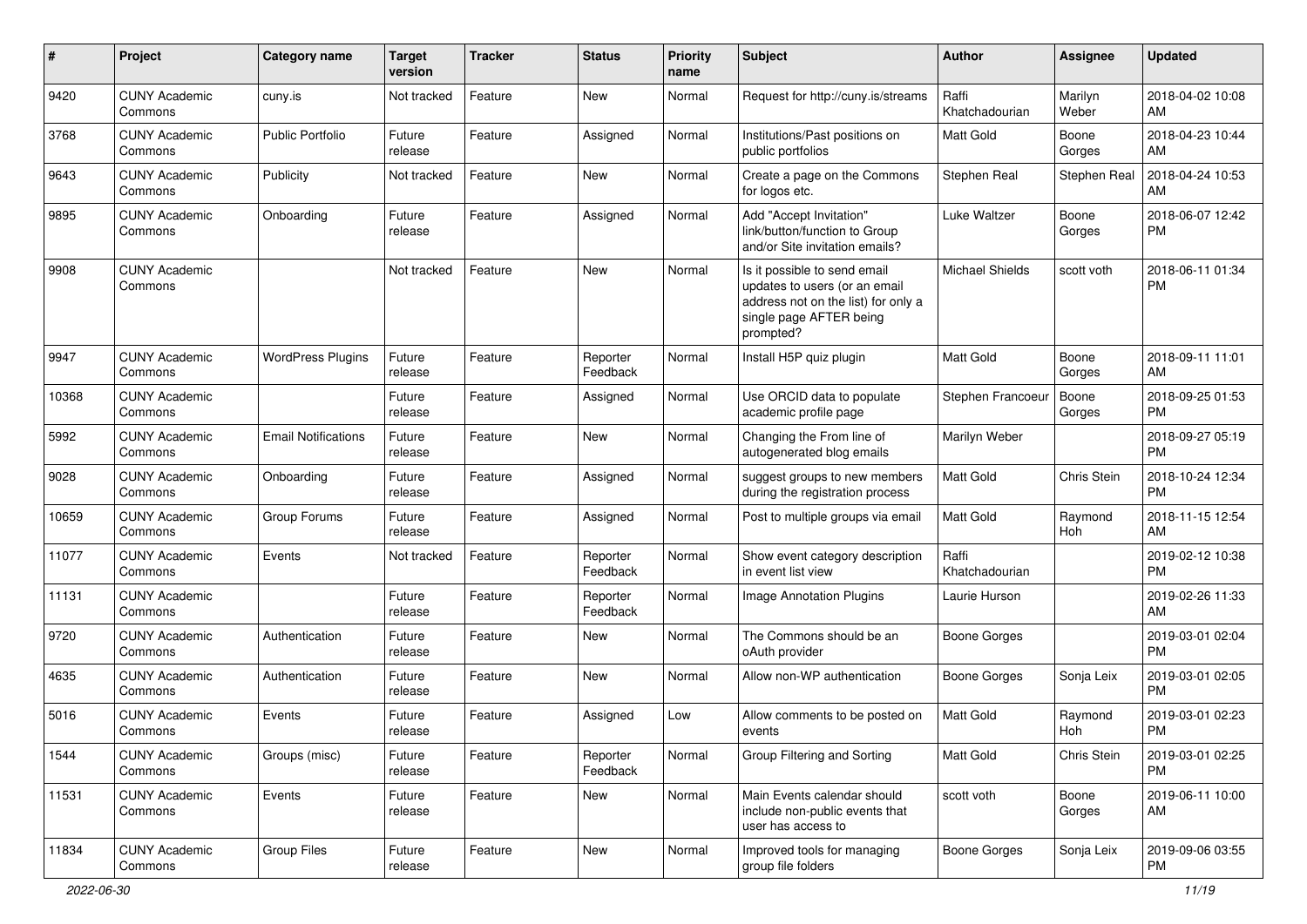| #     | <b>Project</b>                                                          | <b>Category name</b>      | <b>Target</b><br>version | <b>Tracker</b> | <b>Status</b>        | <b>Priority</b><br>name | <b>Subject</b>                                                          | <b>Author</b>    | Assignee            | <b>Updated</b>                |
|-------|-------------------------------------------------------------------------|---------------------------|--------------------------|----------------|----------------------|-------------------------|-------------------------------------------------------------------------|------------------|---------------------|-------------------------------|
| 5050  | <b>CUNY Academic</b><br>Commons                                         | Social Paper              | Future<br>release        | Feature        | <b>New</b>           | Low                     | Making comments visible in SP<br>editing mode (SP suggestion #1)        | Marilyn Weber    | Samantha<br>Raddatz | 2019-09-17 11:10<br><b>PM</b> |
| 11860 | <b>CUNY Academic</b><br>Commons                                         | Registration              | Future<br>release        | Feature        | <b>New</b>           | Normal                  | Ensure Students Are Aware They<br>Can Use Aliases At Registration       | scott voth       |                     | 2019-09-24 08:46<br>AM        |
| 11517 | <b>CUNY Academic</b><br>Commons                                         |                           | Not tracked              | Feature        | Assigned             | Normal                  | wp-accessibility plugin should not<br>strip 'target=" blank" by default | Boone Gorges     | Laurie Hurson       | 2019-09-24 09:57<br>AM        |
| 11789 | <b>CUNY Academic</b><br>Commons                                         | Courses                   | Future<br>release        | Feature        | <b>New</b>           | Normal                  | Ability to remove item from<br>Courses list                             | Laurie Hurson    | Sonja Leix          | 2019-09-24 12:28<br><b>PM</b> |
| 8836  | <b>CUNY Academic</b><br>Commons                                         | <b>Blogs (BuddyPress)</b> | Future<br>release        | Feature        | Assigned             | Normal                  | Redesign site launch process                                            | <b>Matt Gold</b> | Boone<br>Gorges     | 2019-10-03 02:49<br><b>PM</b> |
| 12062 | AD/O365 Transition<br>from NonMatric to<br><b>Matriculated Students</b> |                           |                          | Feature        | In Progress          | Normal                  | create solution and console<br>project                                  | Emilio Rodriguez | Emilio<br>Rodriguez | 2019-11-12 03:56<br>PM.       |
| 11945 | <b>CUNY Academic</b><br>Commons                                         | Reckoning                 | Future<br>release        | Feature        | Reporter<br>Feedback | Normal                  | Add Comments bubble to<br>Reckoning views                               | Boone Gorges     | Boone<br>Gorges     | 2019-11-12 05:14<br><b>PM</b> |
| 12091 | <b>CUNY Academic</b><br>Commons                                         | <b>Group Files</b>        | Future<br>release        | Feature        | New                  | Normal                  | Improved pre-upload file validation<br>for bp-group-documents           | Boone Gorges     | Boone<br>Gorges     | 2019-11-14 01:21<br><b>PM</b> |
| 12446 | <b>CUNY Academic</b><br>Commons                                         | Groups (misc)             | Future<br>release        | Feature        | Reporter<br>Feedback | Normal                  | Toggle default site to group forum<br>posting                           | Laurie Hurson    | Laurie Hurson       | 2020-03-10 11:57<br><b>AM</b> |
| 5581  | <b>CUNY Academic</b><br>Commons                                         | Analytics                 | Future<br>release        | Feature        | Assigned             | Normal                  | <b>Explore alternatives to Google</b><br>Analytics                      | <b>Matt Gold</b> | Valerie<br>Townsend | 2020-04-17 03:12<br><b>PM</b> |
| 10354 | <b>CUNY Academic</b><br>Commons                                         | <b>Public Portfolio</b>   | Future<br>release        | Feature        | <b>New</b>           | Normal                  | Opt out of Having a Profile Page                                        | scott voth       | Chris Stein         | 2020-05-12 10:43<br>AM        |
| 12911 | <b>CUNY Academic</b><br>Commons                                         |                           | Not tracked              | Feature        | New                  | Normal                  | Block access to xmlrpc.php based<br>on User-Agent                       | Boone Gorges     | Boone<br>Gorges     | 2020-06-09 05:12<br><b>PM</b> |
| 13048 | <b>CUNY Academic</b><br>Commons                                         | Shortcodes and<br>embeds  | Future<br>release        | Feature        | <b>New</b>           | Normal                  | Jupyter Notebooks support                                               | Boone Gorges     |                     | 2020-07-14 11:46<br>AM        |
| 3002  | <b>CUNY Academic</b><br>Commons                                         | Search                    | Future<br>release        | Feature        | Assigned             | Normal                  | Overhaul CAC search by using<br>external search appliance               | Boone Gorges     | Boone<br>Gorges     | 2020-07-15 03:05<br><b>PM</b> |
| 13370 | <b>CUNY Academic</b><br>Commons                                         | Group Library             | Future<br>release        | Feature        | New                  | Normal                  | Library bulk deletion and folder<br>editing                             | Colin McDonald   | Boone<br>Gorges     | 2020-10-13 10:41<br><b>AM</b> |
| 13466 | <b>CUNY Academic</b><br>Commons                                         | Cavalcade                 | Future<br>release        | Feature        | <b>New</b>           | Normal                  | Automated cleanup for duplicate<br>Cavalcade tasks                      | Boone Gorges     | Boone<br>Gorges     | 2020-10-13 05:24<br><b>PM</b> |
| 7115  | <b>CUNY Academic</b><br>Commons                                         | Groups (misc)             | Future<br>release        | Feature        | Reporter<br>Feedback | Normal                  | make licensing info clear during<br>group creation                      | <b>Matt Gold</b> | Raymond<br>Hoh      | 2020-12-08 11:32<br>AM        |
| 11968 | JustPublics@365<br>MediaCamp                                            |                           |                          | Feature        | New                  | Normal                  | Nanoscience Retractable Display<br>Unit                                 | Donald Cherry    | Bonnie<br>Eissner   | 2021-02-19 08:50<br><b>AM</b> |
| 13912 | <b>CUNY Academic</b><br>Commons                                         |                           | Not tracked              | Feature        | Hold                 | Low                     | posting "missed schedule"                                               | Marilyn Weber    |                     | 2021-02-23 10:46<br>AM        |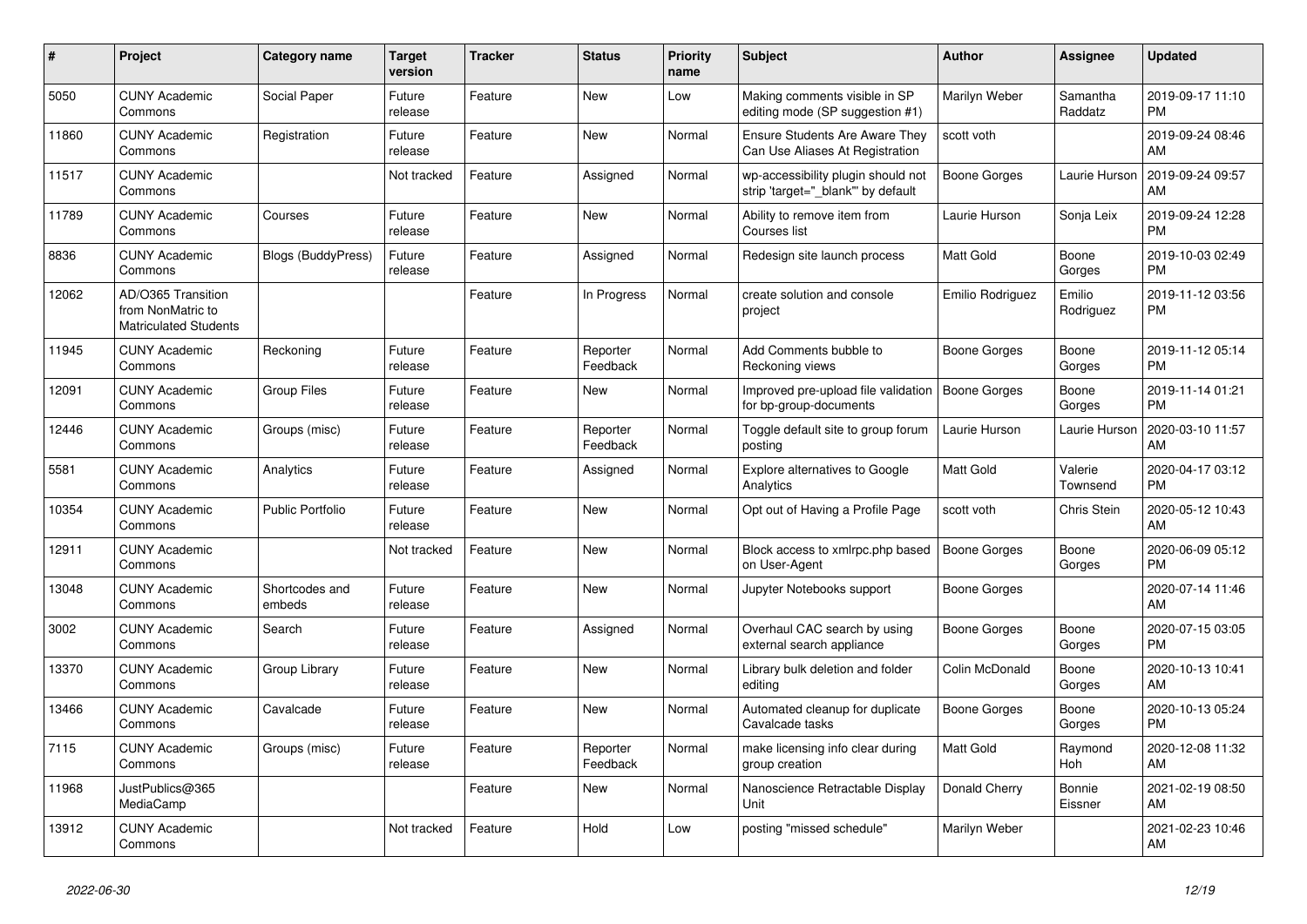| #     | Project                         | <b>Category name</b>           | <b>Target</b><br>version | <b>Tracker</b> | <b>Status</b>        | <b>Priority</b><br>name | <b>Subject</b>                                                                             | <b>Author</b>       | Assignee          | <b>Updated</b>                |
|-------|---------------------------------|--------------------------------|--------------------------|----------------|----------------------|-------------------------|--------------------------------------------------------------------------------------------|---------------------|-------------------|-------------------------------|
| 14394 | <b>CUNY Academic</b><br>Commons |                                | Not tracked              | Feature        | New                  | Normal                  | Commons News Site - redesign                                                               | scott voth          | scott voth        | 2021-09-14 10:46<br>AM        |
| 12042 | <b>CUNY Academic</b><br>Commons | <b>Email Notifications</b>     | Future<br>release        | Feature        | <b>New</b>           | Normal                  | Improved error logging for BPGES<br>send queue                                             | <b>Boone Gorges</b> | Boone<br>Gorges   | 2021-11-19 12:25<br><b>PM</b> |
| 13358 | <b>CUNY Academic</b><br>Commons | Group Forums                   | Future<br>release        | Feature        | <b>New</b>           | Normal                  | Improved UI for group forum<br>threading settings                                          | Boone Gorges        | Raymond<br>Hoh    | 2021-11-19 12:27<br><b>PM</b> |
| 13199 | <b>CUNY Academic</b><br>Commons | Group Forums                   | Future<br>release        | Feature        | <b>New</b>           | Normal                  | Favoring Groups over bbPress<br>plugin                                                     | Colin McDonald      | Colin<br>McDonald | 2021-11-19 12:28<br><b>PM</b> |
| 14309 | <b>CUNY Academic</b><br>Commons | Group Library                  | Future<br>release        | Feature        | New                  | Normal                  | Better handling of<br>bp_group_document file download<br>attempts when file is not present | Boone Gorges        | Boone<br>Gorges   | 2021-11-19 12:28<br><b>PM</b> |
| 13650 | <b>CUNY Academic</b><br>Commons | Group Library                  | Future<br>release        | Feature        | <b>New</b>           | Normal                  | Forum Attachments in Group<br>Library                                                      | Laurie Hurson       |                   | 2021-11-19 12:30<br><b>PM</b> |
| 13835 | <b>CUNY Academic</b><br>Commons | WordPress (misc)               | Future<br>release        | Feature        | <b>New</b>           | Normal                  | Allow OneSearch widget to have<br>'CUNY' as campus                                         | Boone Gorges        | Boone<br>Gorges   | 2021-11-19 12:39<br><b>PM</b> |
| 10226 | <b>CUNY Academic</b><br>Commons | Courses                        | Future<br>release        | Feature        | <b>New</b>           | Normal                  | Add "My Courses" to drop down<br>list                                                      | scott voth          | Boone<br>Gorges   | 2021-11-19 12:42<br><b>PM</b> |
| 14184 | <b>CUNY Academic</b><br>Commons | <b>Public Portfolio</b>        | Future<br>release        | Feature        | <b>New</b>           | Normal                  | Centralized mechanism for storing<br>Campus affiliations                                   | <b>Boone Gorges</b> | Boone<br>Gorges   | 2022-01-04 11:35<br>AM        |
| 15923 | <b>CUNY Academic</b><br>Commons |                                | Not tracked              | Feature        | Reporter<br>Feedback | Normal                  | <b>Bellows Plugin Adjustments</b>                                                          | Laurie Hurson       |                   | 2022-04-20 10:10<br>AM        |
| 8900  | <b>CUNY Academic</b><br>Commons | Accessibility                  | Future<br>release        | Feature        | Assigned             | Normal                  | Look into tools to enforce<br>accessibility in WP environment                              | <b>Matt Gold</b>    | Boone<br>Gorges   | 2022-04-26 11:59<br>AM        |
| 8901  | <b>CUNY Academic</b><br>Commons | Accessibility                  | Future<br>release        | Feature        | Assigned             | Normal                  | Theme analysis for accessibility                                                           | <b>Matt Gold</b>    | Boone<br>Gorges   | 2022-04-26 11:59<br>AM        |
| 8835  | <b>CUNY Academic</b><br>Commons | <b>Blogs (BuddyPress)</b>      | Future<br>release        | Feature        | <b>New</b>           | Normal                  | Extend cuny.is shortlinks to sites                                                         | Luke Waltzer        | Boone<br>Gorges   | 2022-04-26 11:59<br>AM        |
| 10380 | <b>CUNY Academic</b><br>Commons | WordPress (misc)               | Future<br>release        | Feature        | In Progress          | Normal                  | Remove blacklisted plugins                                                                 | Boone Gorges        |                   | 2022-04-26 12:00<br><b>PM</b> |
| 14787 | <b>CUNY Academic</b><br>Commons | <b>Plugin Packages</b>         | Future<br>release        | Feature        | <b>New</b>           | Normal                  | Creating a "Design" plugin<br>package                                                      | Laurie Hurson       | scott voth        | 2022-04-27 04:56<br><b>PM</b> |
| 16092 | <b>CUNY Academic</b><br>Commons |                                | Future<br>release        | Feature        | Hold                 | Normal                  | Don't show main site in Site<br>search results                                             | Boone Gorges        | Boone<br>Gorges   | 2022-05-17 03:12<br><b>PM</b> |
| 15883 | <b>CUNY Academic</b><br>Commons |                                | 2.1.0                    | Feature        | <b>New</b>           | Normal                  | Release BPGES update                                                                       | Boone Gorges        | Boone<br>Gorges   | 2022-05-26 10:39<br>AM        |
| 15194 | <b>CUNY Academic</b><br>Commons | Internal Tools and<br>Workflow | 2.1.0                    | Feature        | New                  | Normal                  | PHPCS sniff for un-restored<br>switch_to_blog() calls                                      | Boone Gorges        | Jeremy Felt       | 2022-05-26 10:45<br>AM        |
| 15604 | <b>CUNY Academic</b><br>Commons | <b>Email Notifications</b>     | Future<br>release        | Feature        | Assigned             | Normal                  | Restructure Commons Group<br><b>Digest Email Messages</b>                                  | <b>Matt Gold</b>    | Boone<br>Gorges   | 2022-05-26 10:45<br>AM        |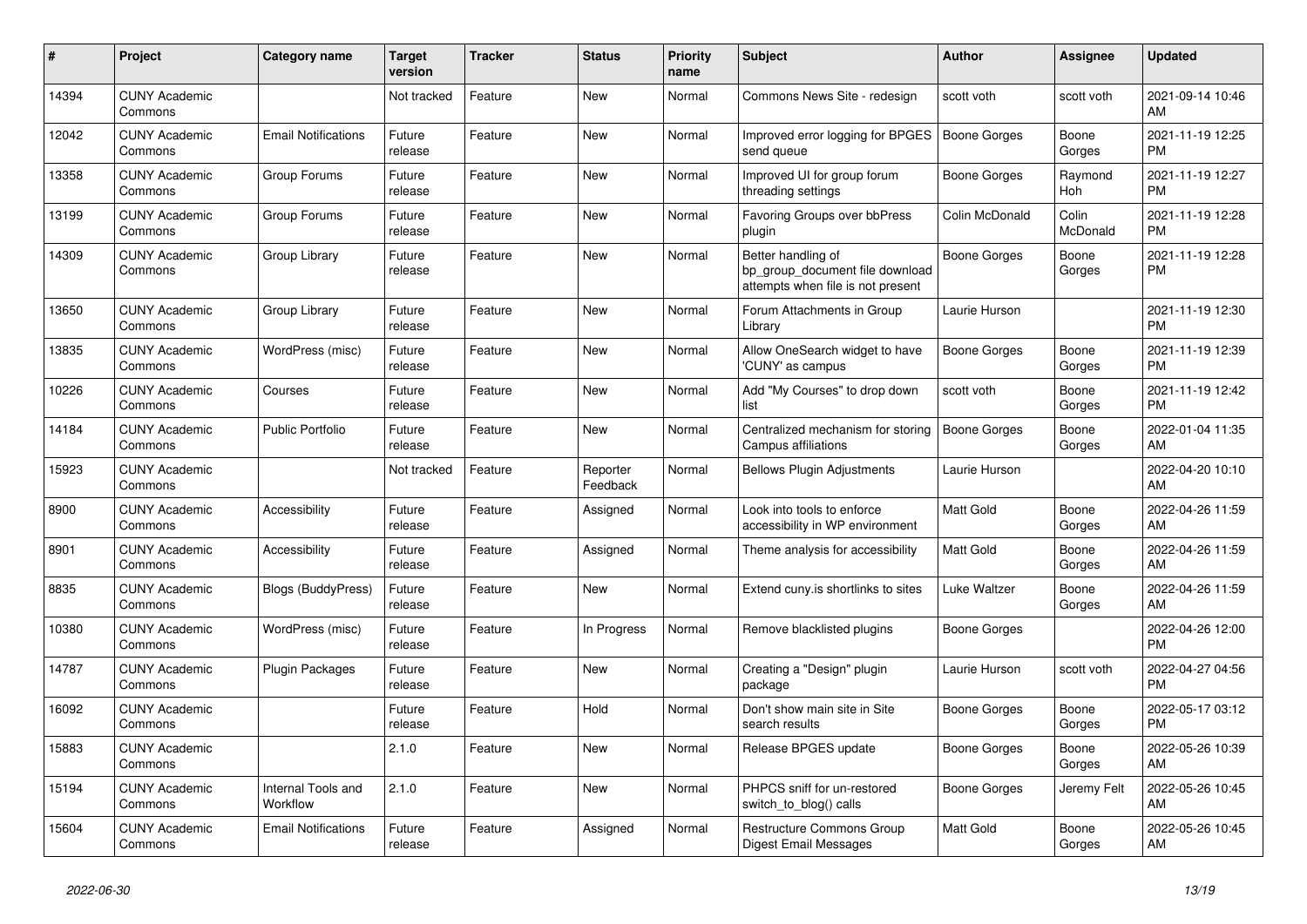| #     | Project                         | <b>Category name</b>           | <b>Target</b><br>version | <b>Tracker</b> | <b>Status</b>        | <b>Priority</b><br>name | <b>Subject</b>                                                                     | <b>Author</b>           | <b>Assignee</b>     | <b>Updated</b>                |
|-------|---------------------------------|--------------------------------|--------------------------|----------------|----------------------|-------------------------|------------------------------------------------------------------------------------|-------------------------|---------------------|-------------------------------|
| 16290 | <b>CUNY Academic</b><br>Commons |                                |                          | Feature        | Reporter<br>Feedback | Normal                  | Add Table Of Contents Block<br>plug-in                                             | Raffi<br>Khatchadourian |                     | 2022-06-24 10:26<br>AM        |
| 13891 | <b>CUNY Academic</b><br>Commons | Internal Tools and<br>Workflow | 2.1.0                    | Feature        | New                  | Normal                  | Migrate automated linting to<br>GitHub Actions                                     | Boone Gorges            | Jeremy Felt         | 2022-06-29 11:13<br>AM        |
| 12121 | <b>CUNY Academic</b><br>Commons | <b>WordPress Plugins</b>       | 2.0.3                    | Feature        | Reporter<br>Feedback | Normal                  | Embedding H5P Iframes on<br><b>Commons Site</b>                                    | Laurie Hurson           | Boone<br>Gorges     | 2022-06-29 11:32<br>AM        |
| 15613 | <b>CUNY Academic</b><br>Commons |                                | 2.0.3                    | Feature        | Reporter<br>Feedback | Normal                  | Adding "Passster" plugin                                                           | Laurie Hurson           |                     | 2022-06-29 11:32<br>AM        |
| 16314 | <b>CUNY Academic</b><br>Commons | <b>WordPress Plugins</b>       |                          | Feature        | New                  | Normal                  | Install Multicollab plug-in?                                                       | Raffi<br>Khatchadourian |                     | 2022-06-29 03:44<br><b>PM</b> |
| 3492  | <b>CUNY Academic</b><br>Commons | <b>WordPress Themes</b>        | Future<br>release        | Support        | Assigned             | Normal                  | Add CBOX theme to the<br>Commons                                                   | scott voth              | Raymond<br>Hoh      | 2014-10-08 05:55<br><b>PM</b> |
| 2175  | <b>CUNY Academic</b><br>Commons | WordPress (misc)               | Not tracked              | Support        | Assigned             | Normal                  | Subscibe 2 vs. Jetpack<br>subscription options                                     | local admin             | Matt Gold           | 2016-01-26 04:58<br><b>PM</b> |
| 4070  | <b>CUNY Academic</b><br>Commons | Analytics                      | Not tracked              | Support        | Assigned             | Normal                  | Request for JITP site analytics                                                    | Matt Gold               | Seth Persons        | 2016-02-23 03:09<br><b>PM</b> |
| 636   | <b>CUNY Academic</b><br>Commons | WordPress (misc)               | Not tracked              | Support        | Assigned             | Normal                  | Create Lynda.com-like Table of<br>Contents for Prospective Tutorial<br>Screencasts | <b>Matt Gold</b>        | scott voth          | 2016-02-23 03:12<br><b>PM</b> |
| 4986  | <b>CUNY Academic</b><br>Commons | ZenDesk                        | Not tracked              | Support        | Assigned             | Normal                  | Prepare documentation for<br>Zendesk re web widget                                 | Matt Gold               | Samantha<br>Raddatz | 2016-02-25 03:09<br><b>PM</b> |
| 5826  | <b>CUNY Academic</b><br>Commons | <b>WordPress Plugins</b>       | Future<br>release        | Support        | Reporter<br>Feedback | Normal                  | <b>Remove Subscription Options</b><br>plugin from directory                        | Sarah Morgano           | Sarah<br>Morgano    | 2016-10-21 04:14<br><b>PM</b> |
| 9211  | <b>CUNY Academic</b><br>Commons | <b>WordPress Plugins</b>       | Future<br>release        | Support        | Reporter<br>Feedback | Normal                  | Auto-Role Setting in Forum Plugin<br>Causing Some Confusion                        | Luke Waltzer            | Boone<br>Gorges     | 2018-03-13 11:44<br>AM        |
| 9207  | <b>CUNY Academic</b><br>Commons |                                | Future<br>release        | Support        | Reporter<br>Feedback | Normal                  | display dashboards made in<br>Tableau?                                             | Marilyn Weber           | Boone<br>Gorges     | 2018-04-10 10:42<br>AM        |
| 8607  | <b>CUNY Academic</b><br>Commons |                                | Not tracked              | Support        | New                  | Normal                  | Paypal?                                                                            | Marilyn Weber           | Matt Gold           | 2018-05-15 01:37<br><b>PM</b> |
| 9729  | <b>CUNY Academic</b><br>Commons | <b>SEO</b>                     | Not tracked              | Support        | <b>New</b>           | Normal                  | 503 Errors showing on<br>newlaborforum.cuny.edu                                    | Diane Krauthamer        | Raymond<br>Hoh      | 2018-05-22 04:48<br><b>PM</b> |
| 9941  | <b>CUNY Academic</b><br>Commons | Wiki                           | Not tracked              | Support        | Assigned             | Normal                  | Wiki functionality                                                                 | Matt Gold               | Boone<br>Gorges     | 2018-06-26 10:57<br>AM        |
| 10657 | <b>CUNY Academic</b><br>Commons |                                | Not tracked              | Support        | Reporter<br>Feedback | Normal                  | child theme problems                                                               | Marilyn Weber           |                     | 2018-11-08 01:19<br><b>PM</b> |
| 10839 | <b>CUNY Academic</b><br>Commons | About page                     | Not tracked              | Support        | <b>New</b>           | Normal                  | <b>Mission Statement Needs</b><br>Revision                                         | scott voth              | Matt Gold           | 2018-12-26 10:58<br>AM        |
| 10982 | <b>CUNY Academic</b><br>Commons | Domain Mapping                 | Not tracked              | Support        | Reporter<br>Feedback | Normal                  | <b>CNAME</b> question                                                              | scott voth              |                     | 2019-01-22 04:29<br><b>PM</b> |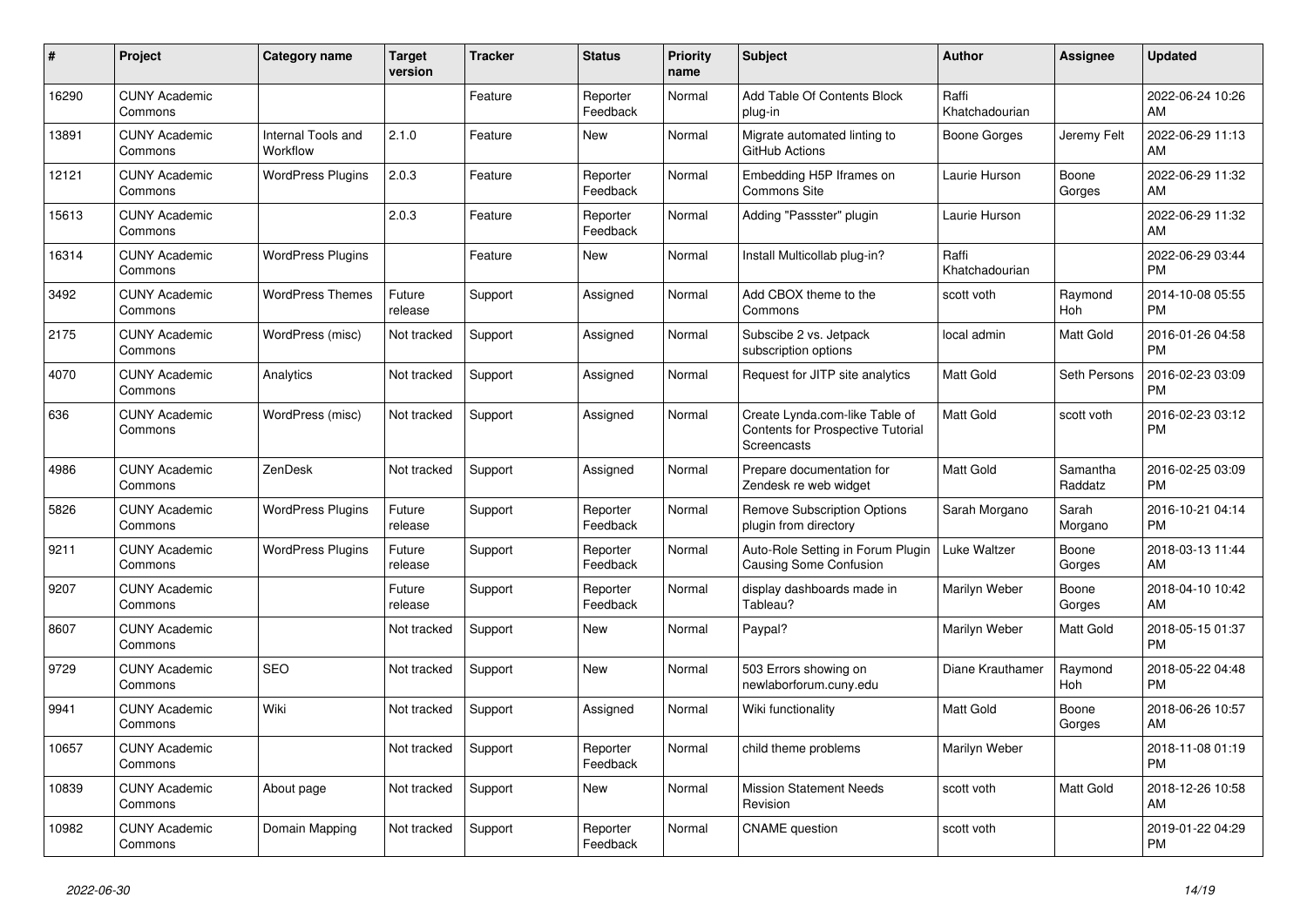| #     | Project                         | <b>Category name</b>      | <b>Target</b><br>version | <b>Tracker</b> | <b>Status</b>        | <b>Priority</b><br>name | <b>Subject</b>                                                    | <b>Author</b>         | <b>Assignee</b> | <b>Updated</b>                |
|-------|---------------------------------|---------------------------|--------------------------|----------------|----------------------|-------------------------|-------------------------------------------------------------------|-----------------------|-----------------|-------------------------------|
| 11149 | <b>CUNY Academic</b><br>Commons |                           | Not tracked              | Support        | Reporter<br>Feedback | Normal                  | comments getting blocked                                          | Marilyn Weber         | Raymond<br>Hoh  | 2019-03-26 11:40<br>AM        |
| 11449 | <b>CUNY Academic</b><br>Commons | WordPress - Media         | Not tracked              | Support        | Reporter<br>Feedback | Normal                  | Cloning Media Library for JITP<br>from Staging to Production Site | <b>Patrick DeDauw</b> | Boone<br>Gorges | 2019-05-13 12:00<br><b>PM</b> |
| 11386 | <b>CUNY Academic</b><br>Commons | WordPress - Media         | Not tracked              | Support        | Reporter<br>Feedback | Normal                  | disappearing images                                               | scott voth            | Boone<br>Gorges | 2019-05-14 10:32<br>AM        |
| 11509 | <b>CUNY Academic</b><br>Commons |                           | Not tracked              | Support        | Reporter<br>Feedback | Normal                  | deleted Page causing a Menu<br>problem?                           | Marilyn Weber         |                 | 2019-06-04 09:54<br>AM        |
| 11496 | <b>CUNY Academic</b><br>Commons | <b>Public Portfolio</b>   | 1.15.2                   | Support        | <b>New</b>           | Normal                  | Replace Twitter Icon on Member<br>Portfolio page                  | scott voth            | Boone<br>Gorges | 2019-06-06 01:03<br><b>PM</b> |
| 11624 | <b>CUNY Academic</b><br>Commons | WordPress (misc)          | Not tracked              | Support        | <b>New</b>           | Normal                  | Change pages into posts or swap<br>database for a Commons site?   | Stephen Klein         | Raymond<br>Hoh  | 2019-07-09 11:04<br>AM        |
| 11493 | <b>CUNY Academic</b><br>Commons | Domain Mapping            | Not tracked              | Support        | Reporter<br>Feedback | Normal                  | Domain Mapping Request - Talia<br>Schaffer                        | scott voth            | Matt Gold       | 2019-08-06 08:39<br>AM        |
| 11771 | <b>CUNY Academic</b><br>Commons |                           | Not tracked              | Support        | Reporter<br>Feedback | Normal                  | post displays in sections                                         | Marilyn Weber         |                 | 2019-08-20 10:34<br>AM        |
| 11787 | <b>CUNY Academic</b><br>Commons |                           | Not tracked              | Support        | Reporter<br>Feedback | Normal                  | automated comments notifications<br>on ZenDesk                    | Marilyn Weber         |                 | 2019-08-26 06:18<br><b>PM</b> |
| 10273 | <b>CUNY Academic</b><br>Commons | Registration              | Not tracked              | Support        | Reporter<br>Feedback | Normal                  | users combining CF and campus<br>address                          | Marilyn Weber         |                 | 2019-09-18 10:58<br>AM        |
| 11545 | <b>CUNY Academic</b><br>Commons | <b>WordPress Plugins</b>  | Not tracked              | Support        | New                  | Normal                  | Twitter searches in WordPress                                     | Gina Cherry           | Matt Gold       | 2019-09-23 01:03<br><b>PM</b> |
| 11788 | <b>CUNY Academic</b><br>Commons | <b>WordPress Plugins</b>  | Future<br>release        | Support        | Reporter<br>Feedback | Normal                  | Plugin Request - Browse Aloud                                     | scott voth            |                 | 2019-09-24 08:42<br>AM        |
| 11848 | <b>CUNY Academic</b><br>Commons |                           | Not tracked              | Support        | Hold                 | Normal                  | a Dean of Faculty wants to share<br>a large file                  | Marilyn Weber         |                 | 2019-09-24 08:44<br>AM        |
| 11883 | <b>CUNY Academic</b><br>Commons | Help/Codex                | Not tracked              | Support        | <b>New</b>           | Normal                  | Need Embedding Help Page<br>Update (Tableau)                      | Anthony Wheeler       | scott voth      | 2019-09-24 08:49<br>AM        |
| 11519 | <b>CUNY Academic</b><br>Commons |                           | Not tracked              | Support        | Assigned             | Normal                  | comment option not appearing                                      | Marilyn Weber         |                 | 2019-09-24 10:28<br>AM        |
| 12004 | <b>CUNY Academic</b><br>Commons |                           | Not tracked              | Support        | Reporter<br>Feedback | Normal                  | Notifications for spam blog<br>comments                           | Gina Cherry           | Raymond<br>Hoh  | 2019-11-01 12:05<br><b>PM</b> |
| 12247 | <b>CUNY Academic</b><br>Commons | Publicity                 | Not tracked              | Support        | New                  | Normal                  | Screenshot of First Commons<br>Homepage                           | scott voth            | scott voth      | 2020-01-14 12:08<br><b>PM</b> |
| 12328 | <b>CUNY Academic</b><br>Commons |                           | Not tracked              | Support        | <b>New</b>           | Normal                  | Sign up Code for Non-CUNY<br>Faculty                              | Laurie Hurson         |                 | 2020-01-28 10:25<br>AM        |
| 12350 | <b>CUNY Academic</b><br>Commons | <b>Blogs (BuddyPress)</b> | Not tracked              | Support        | Reporter<br>Feedback | Normal                  | URL creation problem                                              | Marilyn Weber         |                 | 2020-02-03 11:27<br>AM        |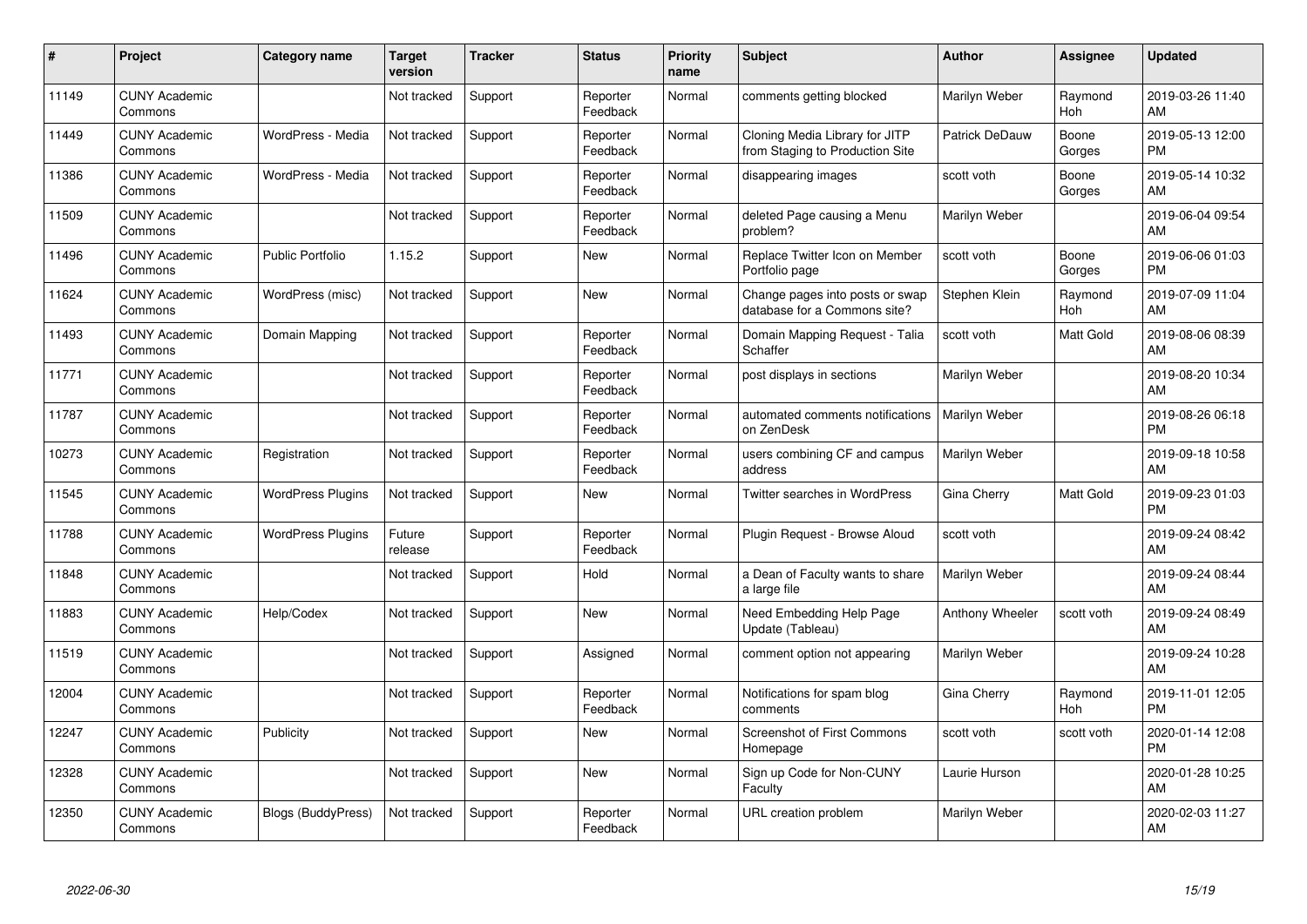| #     | Project                         | <b>Category name</b>     | <b>Target</b><br>version | <b>Tracker</b> | <b>Status</b>        | Priority<br>name | <b>Subject</b>                                                   | <b>Author</b>  | <b>Assignee</b>  | <b>Updated</b>                |
|-------|---------------------------------|--------------------------|--------------------------|----------------|----------------------|------------------|------------------------------------------------------------------|----------------|------------------|-------------------------------|
| 12352 | <b>CUNY Academic</b><br>Commons |                          | Not tracked              | Support        | <b>New</b>           | Normal           | "posts list" page builder block<br>option                        | Marilyn Weber  |                  | 2020-02-03 01:29<br><b>PM</b> |
| 12382 | <b>CUNY Academic</b><br>Commons | Membership               | Not tracked              | Support        | <b>New</b>           | Normal           | Email request change                                             | Marilyn Weber  | Marilyn<br>Weber | 2020-02-06 12:56<br><b>PM</b> |
| 12484 | <b>CUNY Academic</b><br>Commons |                          | Not tracked              | Support        | Reporter<br>Feedback | Normal           | Sign up Code for COIL Course<br>starting in March                | Laurie Hurson  | Matt Gold        | 2020-03-02 02:26<br><b>PM</b> |
| 12741 | <b>CUNY Academic</b><br>Commons | <b>WordPress Plugins</b> | Not tracked              | Support        | Reporter<br>Feedback | Normal           | Tableau Public Viz Block                                         | Marilyn Weber  | Raymond<br>Hoh   | 2020-05-12 11:00<br>AM        |
| 13034 | <b>CUNY Academic</b><br>Commons |                          | Not tracked              | Support        | Reporter<br>Feedback | Normal           | a site is asking people to join the<br>Commons to get a download | Marilyn Weber  |                  | 2020-07-12 07:23<br>AM        |
| 13255 | <b>CUNY Academic</b><br>Commons |                          | Not tracked              | Support        | Reporter<br>Feedback | Normal           | Accessibility problems                                           | Marilyn Weber  |                  | 2020-09-01 05:48<br><b>PM</b> |
| 13286 | <b>CUNY Academic</b><br>Commons |                          | Not tracked              | Support        | <b>New</b>           | Normal           | problem connecting with<br>WordPress app                         | Marilyn Weber  | Raymond<br>Hoh   | 2020-09-08 11:16<br>AM        |
| 13975 | <b>CUNY Academic</b><br>Commons | Social Paper             | Not tracked              | Support        | Reporter<br>Feedback | Normal           | can't approve comments on Social<br>Paper paper                  | Marilyn Weber  |                  | 2021-02-12 09:33<br>AM        |
| 14074 | <b>CUNY Academic</b><br>Commons | WordPress (misc)         | Not tracked              | Support        | Reporter<br>Feedback | Normal           | page password protection problem   Marilyn Weber                 |                |                  | 2021-03-02 11:03<br>AM        |
| 14398 | <b>CUNY Academic</b><br>Commons |                          | Not tracked              | Support        | Reporter<br>Feedback | Normal           | Events plug-in notification problem   Marilyn Weber              |                |                  | 2021-05-11 11:21<br>AM        |
| 14538 | <b>CUNY Academic</b><br>Commons |                          | Not tracked              | Support        | Reporter<br>Feedback | Normal           | <b>Weebly To Commons</b>                                         | Laurie Hurson  |                  | 2021-09-14 10:47<br>AM        |
| 14784 | <b>CUNY Academic</b><br>Commons |                          |                          | Support        | Reporter<br>Feedback | Normal           | User report of logo problem when<br>using Customizer theme       | Marilyn Weber  |                  | 2021-09-17 10:25<br>AM        |
| 14842 | <b>CUNY Academic</b><br>Commons |                          | Not tracked              | Support        | Reporter<br>Feedback | Normal           | Question about widgets and block<br>editor                       | Gina Cherry    |                  | 2021-10-06 03:01<br><b>PM</b> |
| 14900 | <b>CUNY Academic</b><br>Commons |                          | Not tracked              | Support        | Reporter<br>Feedback | Normal           | previous theme?                                                  | Marilyn Weber  |                  | 2021-10-25 10:31<br>AM        |
| 14911 | <b>CUNY Academic</b><br>Commons | <b>WordPress Themes</b>  | Not tracked              | Support        | <b>New</b>           | Normal           | Twentytwentyone theme                                            | Marilyn Weber  |                  | 2021-10-28 10:37<br>AM        |
| 14983 | <b>CUNY Academic</b><br>Commons | WordPress (misc)         | Not tracked              | Support        | Reporter<br>Feedback | Normal           | "Read More" tag not working                                      | Rebecca Krisel | Raymond<br>Hoh   | 2021-11-23 01:17<br><b>PM</b> |
| 14994 | <b>CUNY Academic</b><br>Commons | cdev.gc.cuny.edu         | Not tracked              | Support        | In Progress          | Normal           | Clear Cache on CDEV                                              | scott voth     | Raymond<br>Hoh   | 2021-12-07 03:51<br><b>PM</b> |
| 15045 | <b>CUNY Academic</b><br>Commons |                          |                          | Support        | <b>New</b>           | Normal           | no result for KCeL in the search<br>box on the commons           | Marilyn Weber  |                  | 2021-12-10 11:29<br>AM        |
| 15260 | <b>CUNY Academic</b><br>Commons |                          |                          | Support        | Reporter<br>Feedback | Normal           | Diacritical markings   European<br><b>Stages</b>                 | Marilyn Weber  |                  | 2022-02-04 08:16<br>AM        |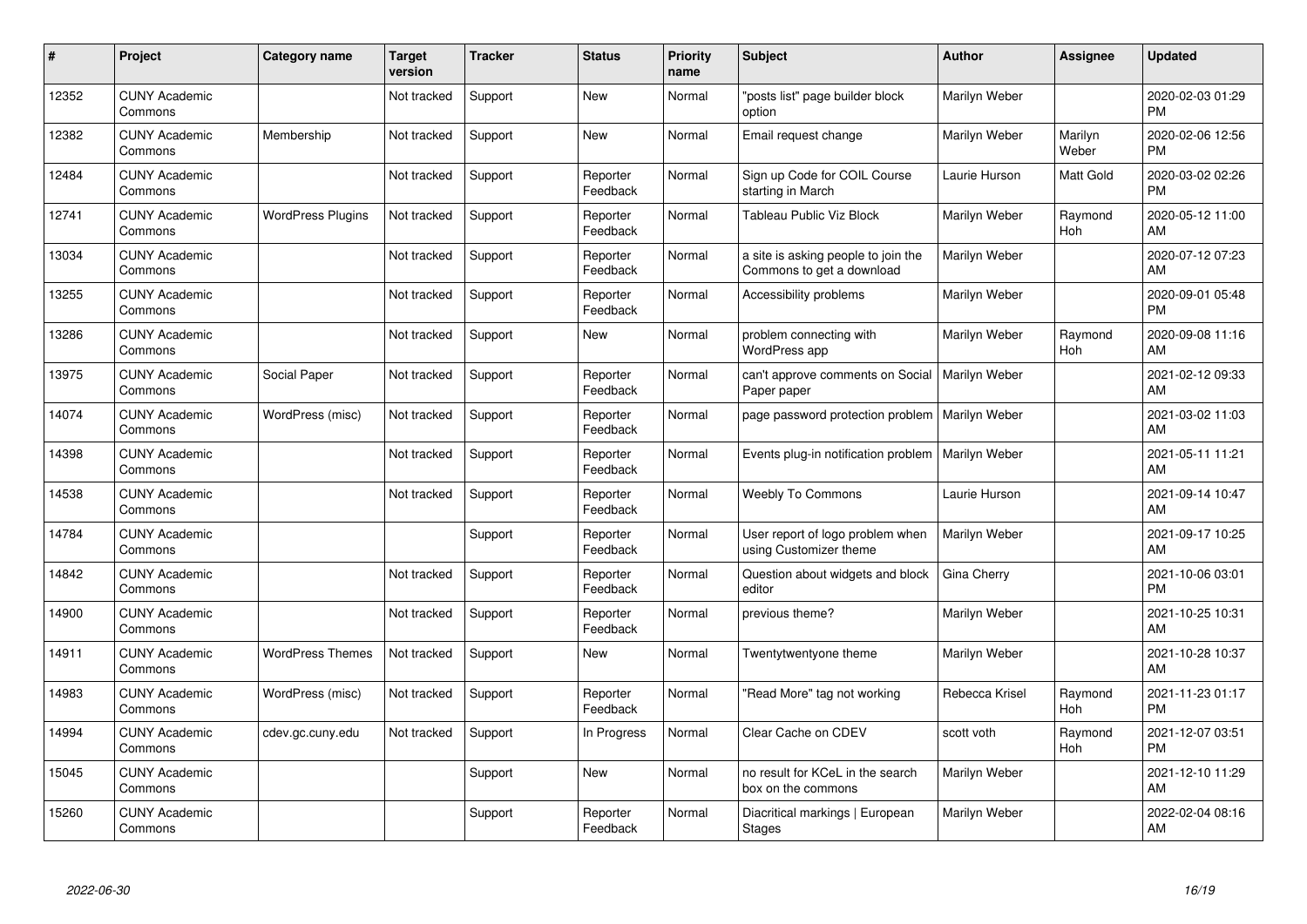| #     | Project                         | <b>Category name</b>     | <b>Target</b><br>version | <b>Tracker</b> | <b>Status</b>        | <b>Priority</b><br>name | <b>Subject</b>                                                      | <b>Author</b>    | Assignee           | <b>Updated</b>                |
|-------|---------------------------------|--------------------------|--------------------------|----------------|----------------------|-------------------------|---------------------------------------------------------------------|------------------|--------------------|-------------------------------|
| 15176 | <b>CUNY Academic</b><br>Commons |                          | Not tracked              | Support        | Reporter<br>Feedback | Normal                  | Archiving Q Writing & Old<br>Wordpress Sites on the Commons         | Laurie Hurson    |                    | 2022-02-08 10:28<br>AM        |
| 15370 | <b>CUNY Academic</b><br>Commons |                          |                          | Support        | Reporter<br>Feedback | Normal                  | All-in-One Event Calendar?                                          | Marilyn Weber    |                    | 2022-02-17 11:03<br>AM        |
| 15565 | <b>CUNY Academic</b><br>Commons |                          |                          | Support        | <b>New</b>           | Normal                  | Events - send updates to an email<br>listserv                       | Marilyn Weber    |                    | 2022-03-10 01:06<br><b>PM</b> |
| 15767 | <b>CUNY Academic</b><br>Commons | WordPress (misc)         |                          | Support        | <b>New</b>           | Normal                  | Site loading slowly                                                 | scott voth       | Boone<br>Gorges    | 2022-04-04 08:56<br><b>PM</b> |
| 15816 | <b>CUNY Academic</b><br>Commons |                          | Not tracked              | Support        | <b>New</b>           | Normal                  | slow loading at SPS                                                 | Marilyn Weber    |                    | 2022-04-05 01:26<br><b>PM</b> |
| 15685 | <b>CUNY Academic</b><br>Commons |                          |                          | Support        | <b>New</b>           | High                    | problem with chrome?                                                | Marilyn Weber    |                    | 2022-04-25 03:40<br><b>PM</b> |
| 16099 | <b>CUNY Academic</b><br>Commons |                          |                          | Support        | Reporter<br>Feedback | Normal                  | request for Newsletter Glue                                         | Marilyn Weber    |                    | 2022-05-13 12:14<br><b>PM</b> |
| 16110 | <b>CUNY Academic</b><br>Commons |                          |                          | Support        | Reporter<br>Feedback | Normal                  | remove Creative Commons<br>license from pages?                      | Marilyn Weber    | Raymond<br>Hoh     | 2022-05-17 06:11<br><b>PM</b> |
| 13946 | <b>CUNY Academic</b><br>Commons | <b>WordPress Plugins</b> | 2.1.0                    | Support        | Assigned             | Normal                  | <b>Custom Embed handler For</b><br>OneDrive files                   | scott voth       | Raymond<br>Hoh     | 2022-05-26 10:46<br>AM        |
| 15169 | <b>CUNY Academic</b><br>Commons |                          | 2.0.3                    | Support        | Reporter<br>Feedback | Normal                  | new Prelude website zipfiles for<br>custom theme and other files.   | Marilyn Weber    |                    | 2022-06-29 11:32<br>AM        |
| 15655 | <b>CUNY Academic</b><br>Commons |                          | 2.0.3                    | Support        | Reporter<br>Feedback | Normal                  | Event Aggregator plugin?                                            | Marilyn Weber    |                    | 2022-06-29 11:32<br>AM        |
| 3524  | <b>CUNY Academic</b><br>Commons | Documentation            | Not tracked              | Documentation  | Assigned             | Normal                  | Post describing all you can do<br>when starting up a new blog/group | <b>Matt Gold</b> | scott voth         | 2014-10-04 12:56<br><b>PM</b> |
| 3565  | <b>CUNY Academic</b><br>Commons | My Commons               | Not tracked              | Documentation  | New                  | Normal                  | Load Newest inconsistencies                                         | Chris Stein      | scott voth         | 2015-11-09 01:16<br><b>PM</b> |
| 2666  | <b>CUNY Academic</b><br>Commons | About page               | Not tracked              | Documentation  | Assigned             | Normal                  | <b>Update About Text</b>                                            | Chris Stein      | Luke Waltzer       | 2016-03-04 11:19<br>AM        |
| 8666  | <b>CUNY Academic</b><br>Commons | Teaching                 | Not tracked              | Documentation  | Assigned             | Normal                  | Create Teaching on the Commons<br>Resource Page                     | Matt Gold        | Laurie Hurson      | 2019-09-23 03:16<br><b>PM</b> |
| 12392 | <b>CUNY Academic</b><br>Commons | Help/Codex               | Not tracked              | Documentation  | New                  | Normal                  | Updates to Common Commons<br>Questions on Help Page                 | scott voth       | Margaret<br>Galvan | 2020-02-11 10:53<br>AM        |
| 3369  | <b>CUNY Academic</b><br>Commons | Reply By Email           | Not tracked              | Outreach       | Hold                 | Normal                  | Release reply by email to WP<br>plugin directory                    | Matt Gold        | Raymond<br>Hoh     | 2016-03-01 12:46<br><b>PM</b> |
| 9015  | <b>CUNY Academic</b><br>Commons | Groups (misc)            | Not tracked              | Outreach       | Assigned             | Normal                  | Email group admins the email<br>addresses of their groups           | Matt Gold        | Matt Gold          | 2018-01-02 09:54<br>AM        |
| 3506  | <b>CUNY Academic</b><br>Commons | Publicity                | 1.7                      | Publicity      | <b>New</b>           | Normal                  | Prepare 1.7 email messaging                                         | Micki Kaufman    | Micki<br>Kaufman   | 2014-10-01 12:36<br>PM        |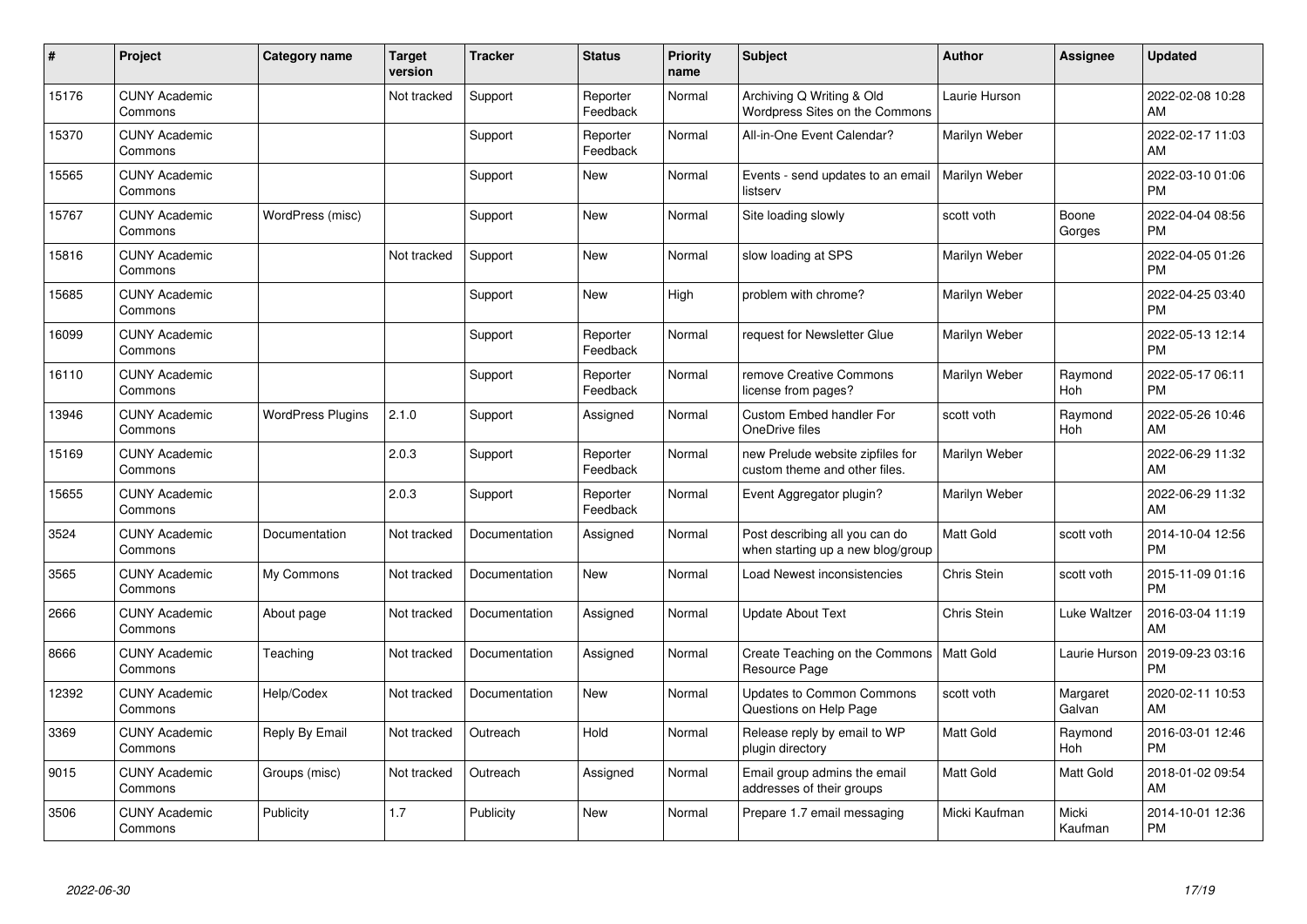| #     | <b>Project</b>                  | Category name           | <b>Target</b><br>version | <b>Tracker</b> | <b>Status</b>        | <b>Priority</b><br>name | <b>Subject</b>                                                                       | <b>Author</b>    | Assignee            | <b>Updated</b>                |
|-------|---------------------------------|-------------------------|--------------------------|----------------|----------------------|-------------------------|--------------------------------------------------------------------------------------|------------------|---------------------|-------------------------------|
| 3509  | <b>CUNY Academic</b><br>Commons | Publicity               | 1.7                      | Publicity      | New                  | Normal                  | Create 1.7 digital signage imagery                                                   | Micki Kaufman    | Marilyn<br>Weber    | 2014-10-01 12:40<br><b>PM</b> |
| 3511  | <b>CUNY Academic</b><br>Commons | Publicity               | 1.7                      | Publicity      | Assigned             | Normal                  | Social media for 1.7                                                                 | Micki Kaufman    | Sarah<br>Morgano    | 2014-10-14 03:32<br><b>PM</b> |
| 3510  | <b>CUNY Academic</b><br>Commons | Publicity               | 1.7                      | Publicity      | Assigned             | Normal                  | Post on the News Blog re: 'My<br>Commons'                                            | Micki Kaufman    | Sarah<br>Morgano    | 2014-10-15 11:18<br>AM        |
| 2612  | <b>CUNY Academic</b><br>Commons |                         | Not tracked              | Publicity      | Assigned             | Normal                  | Pinterest site for the Commons                                                       | local admin      | Sarah<br>Morgano    | 2016-03-04 11:19<br>AM        |
| 5298  | <b>CUNY Academic</b><br>Commons |                         | Not tracked              | Publicity      | New                  | Normal                  | Survey Pop-Up Text                                                                   | Samantha Raddatz | Samantha<br>Raddatz | 2016-03-22 12:27<br><b>PM</b> |
| 6014  | <b>CUNY Academic</b><br>Commons | Publicity               | Future<br>release        | Publicity      | Reporter<br>Feedback | Normal                  | Google search listing                                                                | <b>Matt Gold</b> | Boone<br>Gorges     | 2016-09-21 03:48<br><b>PM</b> |
| 6665  | <b>CUNY Academic</b><br>Commons |                         | Not tracked              | Publicity      | <b>New</b>           | Normal                  | Dead Link in 1.10 announcement<br>post                                               | Paige Dupont     | Stephen Real        | 2016-12-01 03:11<br><b>PM</b> |
| 11393 | <b>CUNY Academic</b><br>Commons |                         | Not tracked              | Publicity      | <b>New</b>           | Normal                  | After 1.15 release, ceate a hero<br>slide and post about adding a site<br>to a group | scott voth       | Patrick<br>Sweeney  | 2019-05-14 10:32<br>AM        |
| 14475 | <b>CUNY Academic</b><br>Commons |                         | Not tracked              | Publicity      | <b>New</b>           | Normal                  | <b>OER Showcase Page</b>                                                             | Laurie Hurson    | Laurie Hurson       | 2021-09-14 10:46<br>AM        |
| 14504 | <b>CUNY Academic</b><br>Commons |                         | Not tracked              | Publicity      | Reporter<br>Feedback | Normal                  | Adding showcases to home page<br>menu                                                | Laurie Hurson    | Boone<br>Gorges     | 2022-01-19 03:26<br><b>PM</b> |
| 860   | <b>CUNY Academic</b><br>Commons | Design                  | Future<br>release        | Design/UX      | Assigned             | Normal                  | <b>Standardize Button Treatment</b><br><b>Across the Commons</b>                     | Chris Stein      | Chris Stein         | 2014-05-01 09:45<br>AM        |
| 3059  | <b>CUNY Academic</b><br>Commons | Group Forums            | Future<br>release        | Design/UX      | New                  | Normal                  | Forum Post Permissable Content<br><b>Explanatory Text</b>                            | Chris Stein      | <b>Chris Stein</b>  | 2015-04-02 11:27<br>AM        |
| 3577  | <b>CUNY Academic</b><br>Commons | My Commons              | Future<br>release        | Design/UX      | Assigned             | Normal                  | Replies to items in My Commons                                                       | Matt Gold        | Raymond<br>Hoh      | 2015-04-09 05:19<br><b>PM</b> |
| 4027  | <b>CUNY Academic</b><br>Commons | Commons In A Box        | Not tracked              | Design/UX      | Assigned             | Normal                  | Usability review of CBOX update<br>procedures                                        | <b>Matt Gold</b> | Samantha<br>Raddatz | 2015-05-11 06:36<br><b>PM</b> |
| 4222  | <b>CUNY Academic</b><br>Commons | User Experience         | Future<br>release        | Design/UX      | <b>New</b>           | Normal                  | Add information to 'Delete<br>Account' page                                          | Samantha Raddatz | scott voth          | 2015-06-26 11:35<br>AM        |
| 4221  | <b>CUNY Academic</b><br>Commons | Group Forums            | Future<br>release        | Design/UX      | Assigned             | Normal                  | Add 'Number of Posts' display<br>option to Forum page                                | Samantha Raddatz | Samantha<br>Raddatz | 2015-06-26 02:21<br><b>PM</b> |
| 4225  | <b>CUNY Academic</b><br>Commons | DiRT Integration        | Future<br>release        | Design/UX      | <b>New</b>           | Normal                  | Add information to DIRT page (in<br>Create a Group)                                  | Samantha Raddatz | Matt Gold           | 2015-06-26 03:14<br><b>PM</b> |
| 4253  | <b>CUNY Academic</b><br>Commons | <b>Public Portfolio</b> | Future<br>release        | Design/UX      | New                  | Normal                  | Encourage users to add portfolio<br>content                                          | Samantha Raddatz | Samantha<br>Raddatz | 2015-07-07 11:32<br>AM        |
| 4235  | <b>CUNY Academic</b><br>Commons |                         | Not tracked              | Design/UX      | Assigned             | Normal                  | Explore user experience around<br>comments on forum topics vs docs                   | <b>Matt Gold</b> | Samantha<br>Raddatz | 2015-07-21 10:23<br>AM        |